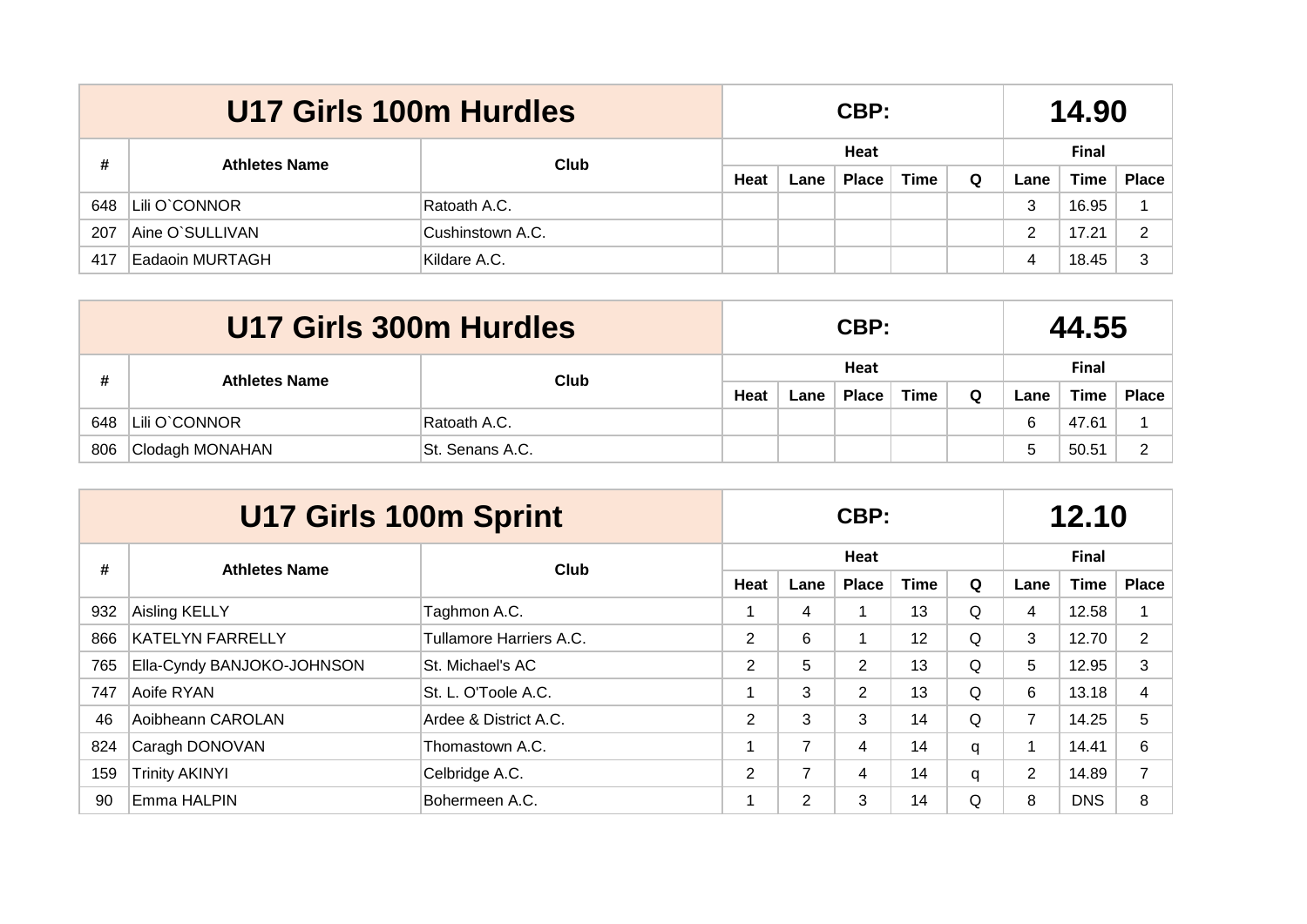| 823 | Anna CASS       | 'Thomastown A.C.             | - | ີ | ט ו |  |    |
|-----|-----------------|------------------------------|---|---|-----|--|----|
| 725 | Sonia MILBOURNE | St. Killian's A.C.           |   | w | 15  |  | 10 |
| 348 | Imelda LARKIN   | <sup>I</sup> Fr. Murphy A.C. |   |   | 15  |  |    |

|     |                      | U17 Girls 200m Sprint |      |      | CBP:         |      |              | 25.12 |             |              |  |
|-----|----------------------|-----------------------|------|------|--------------|------|--------------|-------|-------------|--------------|--|
| #   | <b>Athletes Name</b> | Club                  | Heat |      |              |      | <b>Final</b> |       |             |              |  |
|     |                      |                       | Heat | Lane | <b>Place</b> | Time | Q            | Lane  | <b>Time</b> | <b>Place</b> |  |
| 932 | Aisling KELLY        | Taghmon A.C.          |      |      |              |      |              | 6     | 25.25       |              |  |
| 744 | Ciara MOORE          | St. L. O'Toole A.C.   |      |      |              |      |              | ⇁     | 25.60       | 2            |  |
| 768 | Helen IKPOTOKIN      | St. Michael's AC      |      |      |              |      |              | 4     | 25.62       | 3            |  |
| 747 | Aoife RYAN           | St. L. O'Toole A.C.   |      |      |              |      |              | 5     | 26.36       | 4            |  |
| 841 | Jennifer NUGENT      | Trim A.C.             |      |      |              |      |              | 3     | 27.39       | 5            |  |

|     | U17 Girls 400m Sprint |                          |      |      | CBP:         |      |   | 57.97 |            |              |  |
|-----|-----------------------|--------------------------|------|------|--------------|------|---|-------|------------|--------------|--|
| #   | <b>Athletes Name</b>  | Club                     | Heat |      |              |      |   | Final |            |              |  |
|     |                       |                          | Heat | Lane | <b>Place</b> | Time | Q | Lane  | Time       | <b>Place</b> |  |
| 768 | Helen IKPOTOKIN       | St. Michael's AC         |      |      |              |      |   | 6     | 60.48      |              |  |
| 841 | Jennifer NUGENT       | Trim A.C.                |      |      |              |      |   | 3     | 61.14      | 2            |  |
| 758 | Elsa DOYLE            | St. L. O'Toole A.C.      |      |      |              |      |   | 5     | 63.63      | 3            |  |
| 90  | Emma HALPIN           | Bohermeen A.C.           |      |      |              |      |   |       | <b>DNF</b> |              |  |
| 240 | Muirne O'CONNOR       | Drogheda & District A.C. |      |      |              |      |   | 4     | <b>DNF</b> |              |  |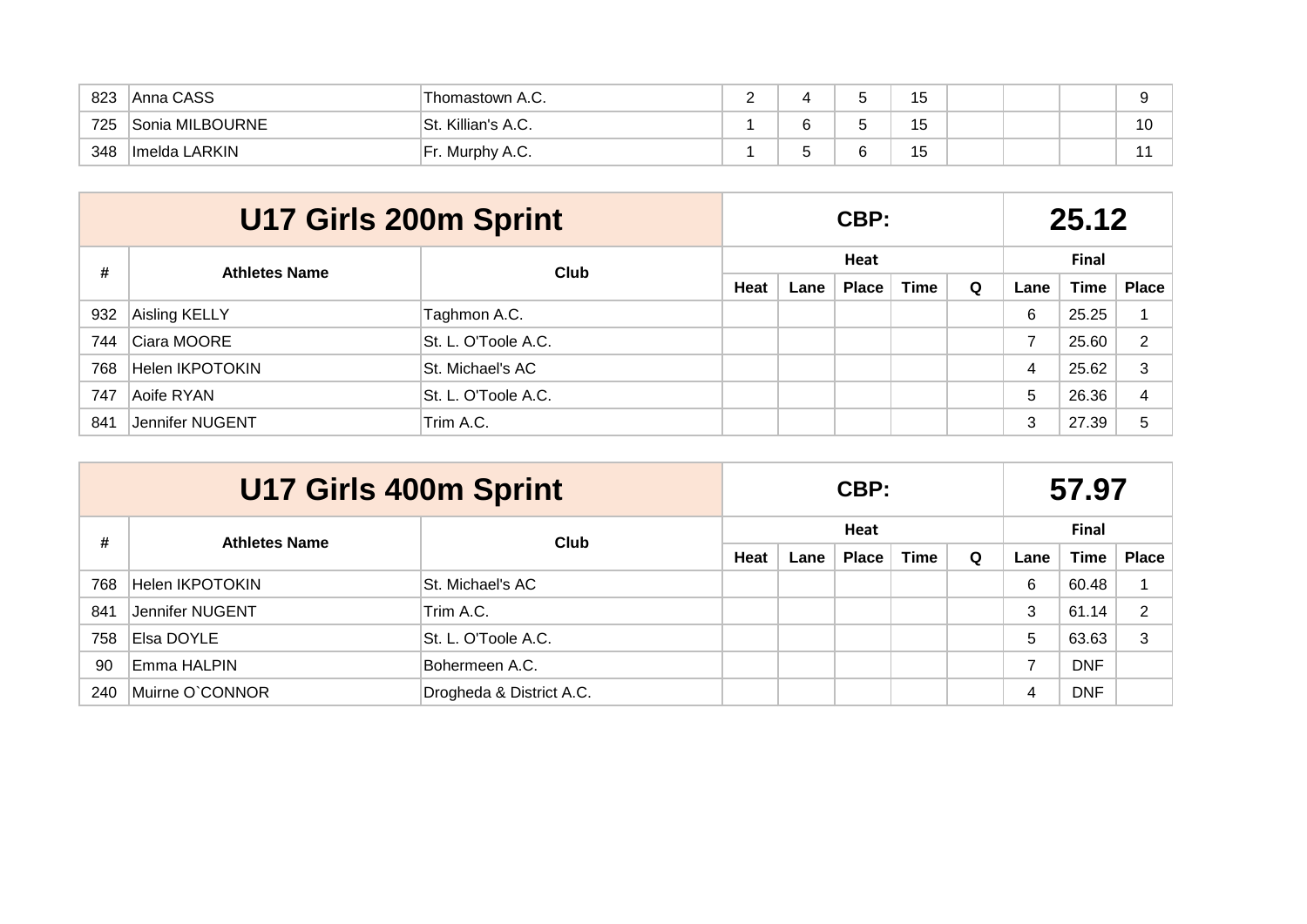|     |                      | <b>U17 Girls 800m Sprint</b> |      |            | CBP: |              | 2:16.3h |              |  |
|-----|----------------------|------------------------------|------|------------|------|--------------|---------|--------------|--|
| #   | <b>Athletes Name</b> | Club                         | Heat |            |      | <b>Final</b> |         |              |  |
|     |                      |                              | Heat | Place Time |      | Q            | Time    | <b>Place</b> |  |
| 304 | Neasa REILLY         | Dunleer A.C.                 |      |            |      |              | 2:19.19 |              |  |
| 705 | Orla REIDY           | St. Coca's A.C.              |      |            |      |              | 2:20.29 | 2            |  |
| 772 | Danika GILSHINAN     | St. Pauls A.C.               |      |            |      |              | 2:21.70 | 3            |  |
| 758 | Elsa DOYLE           | St. L. O'Toole A.C.          |      |            |      |              | 2:28.83 | 4            |  |
| 899 | Sian CORRIGAN        | Tullamore Harriers A.C.      |      |            |      |              | 2:31.93 | 5            |  |
| 109 | Orla O'CALLAGHAN     | Bray Runners A.C.            |      |            |      |              | 2:36.84 | 6            |  |

|     |                      | <b>U17 Girls 1500m</b>  |                    |  | CBP: |   | 4:46.50     |                |  |
|-----|----------------------|-------------------------|--------------------|--|------|---|-------------|----------------|--|
|     | <b>Athletes Name</b> |                         | Heat<br>Place Time |  |      |   | Final       |                |  |
| #   |                      | Club                    | Heat               |  |      | Q | <b>Time</b> | <b>Place</b>   |  |
| 888 | Ava O`CONNOR         | Tullamore Harriers A.C. |                    |  |      |   | 4:32.75     | $\overline{1}$ |  |
| 705 | Orla REIDY           | St. Coca's A.C.         |                    |  |      |   | 4:48.10     | 2              |  |
| 304 | Neasa REILLY         | Dunleer A.C.            |                    |  |      |   | 4:50.05     | 3              |  |
| 834 | Ava COSTELLO         | Trim A.C.               |                    |  |      |   | 5:13.29     | 4              |  |
| 350 | Karla KELLY          | Fr. Murphy A.C.         |                    |  |      |   | 5:13.63     | 5              |  |

|     |                              | <b>U17 Girls 3000m</b> |      |            | CBP: | <u> 11:06.13</u> |             |              |
|-----|------------------------------|------------------------|------|------------|------|------------------|-------------|--------------|
|     | Club<br><b>Athletes Name</b> |                        |      | Heat       |      | <b>Final</b>     |             |              |
| #   |                              |                        | Heat | Place Time |      | Q                | <b>Time</b> | <b>Place</b> |
| 829 | Hannah O`KEEFFE              | Thomastown A.C.        |      |            |      |                  | 10:34.50    |              |
| 591 | Sarah ROWLAND                | Naas A.C.              |      |            |      |                  | 11:03.20    | ົ            |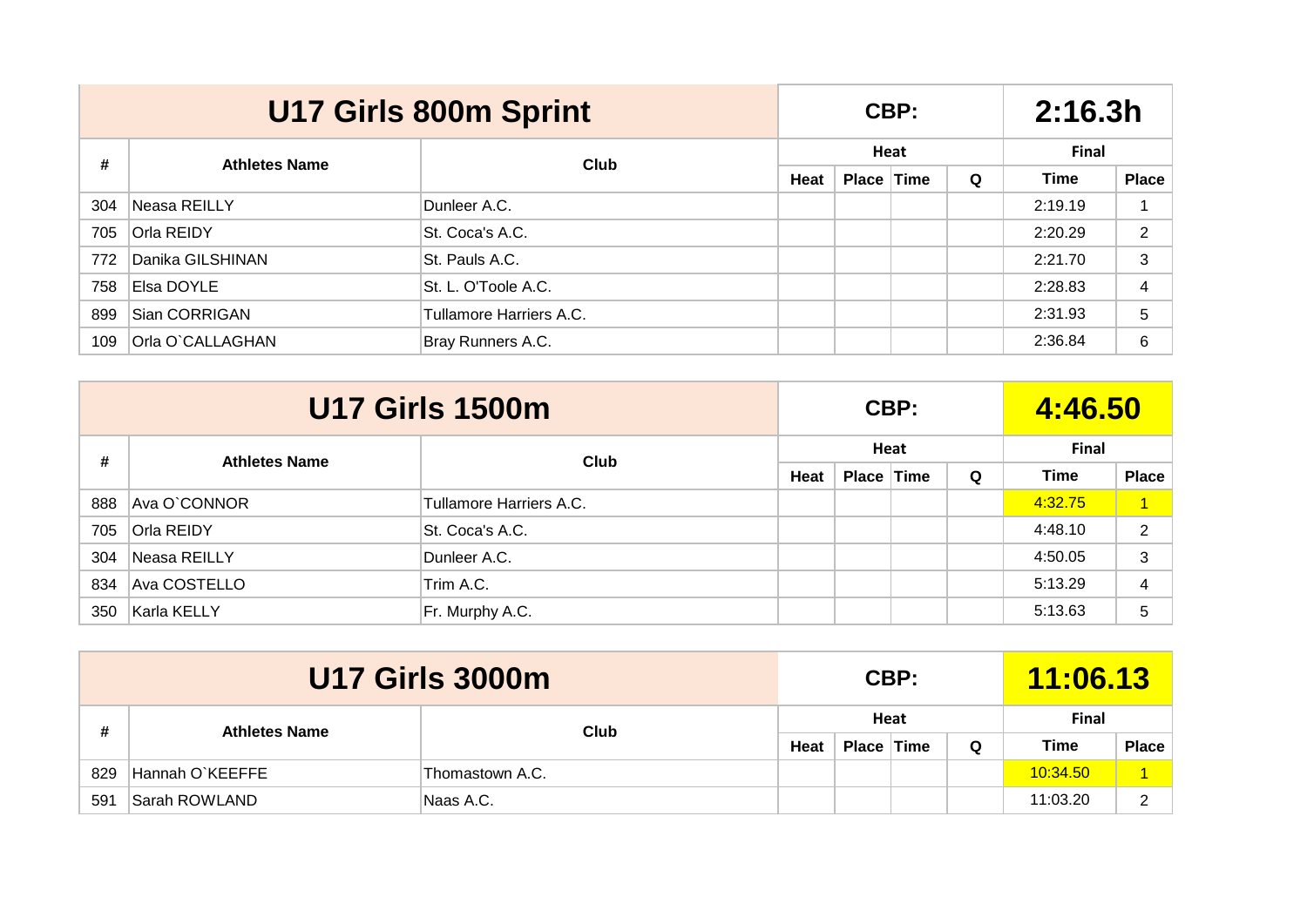| 269 | Katie GREENE    | Dunboyne A.C.      |  |  | 11:08.43 |  |
|-----|-----------------|--------------------|--|--|----------|--|
| 350 | Karla KELLY     | $ Fr.$ Murphy A.C. |  |  | 11:19.46 |  |
| 658 | Hannah SLATTERY | 'Ratoath A.C.      |  |  | 11:30.97 |  |

|     |                      | U17 Girls 2000m Steeplechase |             |            | CBP: |   | 7:14.15      |              |  |
|-----|----------------------|------------------------------|-------------|------------|------|---|--------------|--------------|--|
| #   |                      | Club                         |             |            | Heat |   | <b>Final</b> |              |  |
|     | <b>Athletes Name</b> |                              | <b>Heat</b> | Place Time |      | Q | <b>Time</b>  | <b>Place</b> |  |
| 827 | Aine KIRWAN          | Thomastown A.C.              |             |            |      |   | 7:36.16      |              |  |
| 503 | Ciara DOLAN          | Menapians A.C.               |             |            |      |   | 8:47.49      | ົ            |  |

|     |                                   | U17 Girls 3000m Walk |      |            | CBP: |              | 14:35.40    |              |  |
|-----|-----------------------------------|----------------------|------|------------|------|--------------|-------------|--------------|--|
|     | #<br>Club<br><b>Athletes Name</b> | Heat                 |      |            |      | <b>Final</b> |             |              |  |
|     |                                   |                      | Heat | Place Time |      | Q            | <b>Time</b> | <b>Place</b> |  |
| 171 | Leah MURPHY                       | Celbridge A.C.       |      |            |      |              | 17:01.81    |              |  |
| 40  | Aoibhinn CREAN                    | Adamstown A.C.       |      |            |      |              | 19:23.50    | ົ            |  |

|     | U18 Girls 100m Hurdles  |                             |      |                 |              | 14.13       |              |      |       |              |  |
|-----|-------------------------|-----------------------------|------|-----------------|--------------|-------------|--------------|------|-------|--------------|--|
| #   | <b>Athletes Name</b>    | Club                        |      |                 | Heat         |             | <b>Final</b> |      |       |              |  |
|     |                         |                             | Heat | $\mathsf{Lane}$ | <b>Place</b> | <b>Time</b> | Q            | Lane | Time  | <b>Place</b> |  |
| 770 | Maeve HAYES             | St. Pauls A.C.              |      |                 |              |             |              | 6    | 16.06 |              |  |
| 440 | Jennifer LEAHY          | Kilkenny City Harriers A.C. |      |                 |              |             |              | 8    | 17.28 | 2            |  |
| 513 | Shauna LEYDON           | Mullingar Harriers A.C.     |      |                 |              |             |              | ⇁    | 17.84 | 3            |  |
| 182 | <b>Holly MULHOLLAND</b> | City of Lisburn A.C.        |      |                 |              |             |              | 5    | 14.85 | Guest        |  |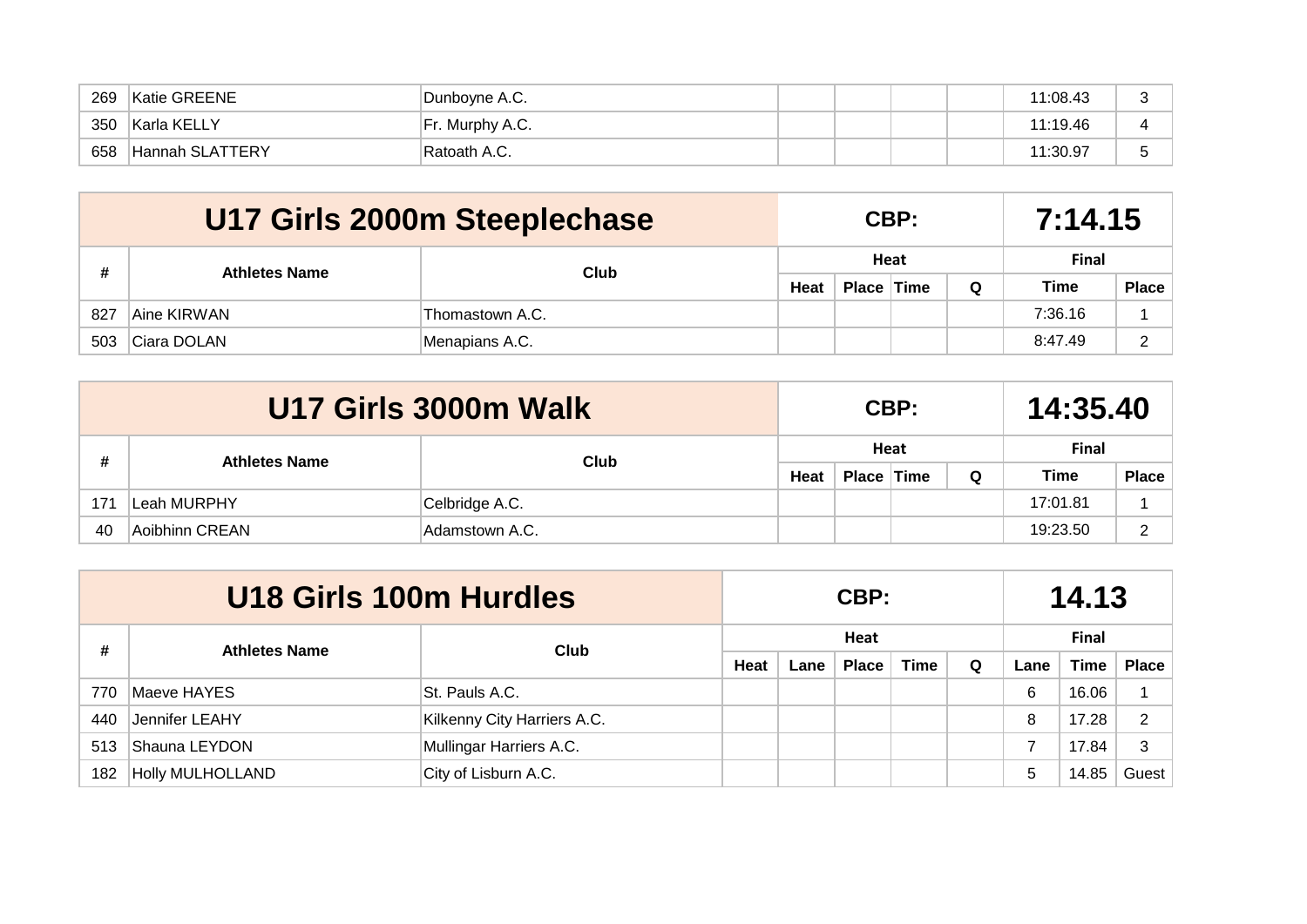|     | U18 Girls 400m Hurdles |                 |      |      | 36.5h        |             |              |      |             |              |
|-----|------------------------|-----------------|------|------|--------------|-------------|--------------|------|-------------|--------------|
| #   | <b>Athletes Name</b>   | Club            |      |      | Heat         |             | <b>Final</b> |      |             |              |
|     |                        |                 | Heat | Lane | <b>Place</b> | <b>Time</b> | Q            | Lane | <b>Time</b> | <b>Place</b> |
| 799 | Sophie JACKMAN         | St. Senans A.C. |      |      |              |             |              | 5    | 67.62       |              |
| 272 | Victoria KNOX          | Dunboyne A.C.   |      |      |              |             |              | 3    | 71.75       | 2            |
| 271 | Kate REILLY            | Dunboyne A.C.   |      |      |              |             |              | 4    | 75.54       | 3            |

|     | U18 Girls 100m Sprint  |                        |                |                | CBP:           |       | 11.9h |                |              |                |  |
|-----|------------------------|------------------------|----------------|----------------|----------------|-------|-------|----------------|--------------|----------------|--|
| #   | <b>Athletes Name</b>   | Club                   |                |                | Heat           |       |       |                | <b>Final</b> |                |  |
|     |                        |                        | Heat           | Lane           | <b>Place</b>   | Time  | Q     | Lane           | <b>Time</b>  | <b>Place</b>   |  |
| 349 | Shelly SMITH           | Fr. Murphy A.C.        | $\overline{2}$ | 4              | 1              | 12.66 | Q     | 5              | 12.69        |                |  |
| 160 | Hannah ASPELL          | Celbridge A.C.         |                | 5              | 1              | 12.66 | Q     | 6              | 12.72        | $\overline{2}$ |  |
| 337 | <b>Blanaid FOGARTY</b> | Enniscorthy A.C.       |                | 4              | $\overline{2}$ | 13.04 | Q     | 3              | 13.08        | 3              |  |
| 613 | Omasan AYAVORO         | Newbridge A.C.         | $\overline{2}$ | 3              | $\overline{2}$ | 13.02 | Q     | 4              | 13.23        | 4              |  |
| 929 | April KEELING          | Menapians A.C.         | $\overline{2}$ | 6              | 3              | 13.07 | Q     | $\overline{7}$ | 13.39        | 5              |  |
| 575 | Victoria OGUNDIPE      | Naas A.C.              |                | $\overline{7}$ | 4              | 13.52 | q     | 1              | 13.90        | 6              |  |
| 77  | Hannah REILLY          | Blackrock (Louth) A.C. |                | 3              | 3              | 13.51 | Q     | 8              | 14.05        | $\overline{7}$ |  |
| 910 | Aoife NÍ EOCHAIDH      | United Striders A.C.   |                | $\overline{2}$ | 5              | 13.65 | q     | $\overline{2}$ | 14.07        | 8              |  |
| 913 | Claire DOYLE           | United Striders A.C.   | $\overline{2}$ | 5              | 4              | 13.69 |       |                |              | 9              |  |
| 933 | Hannah ROCHE-KELLY     | Taghmon A.C.           |                | 6              | 6              | 13.70 |       |                |              | 10             |  |
| 78  | Sarah CLARKE           | Blackrock (Louth) A.C. | 2              | 7              | 5              | 14.69 |       |                |              | 11             |  |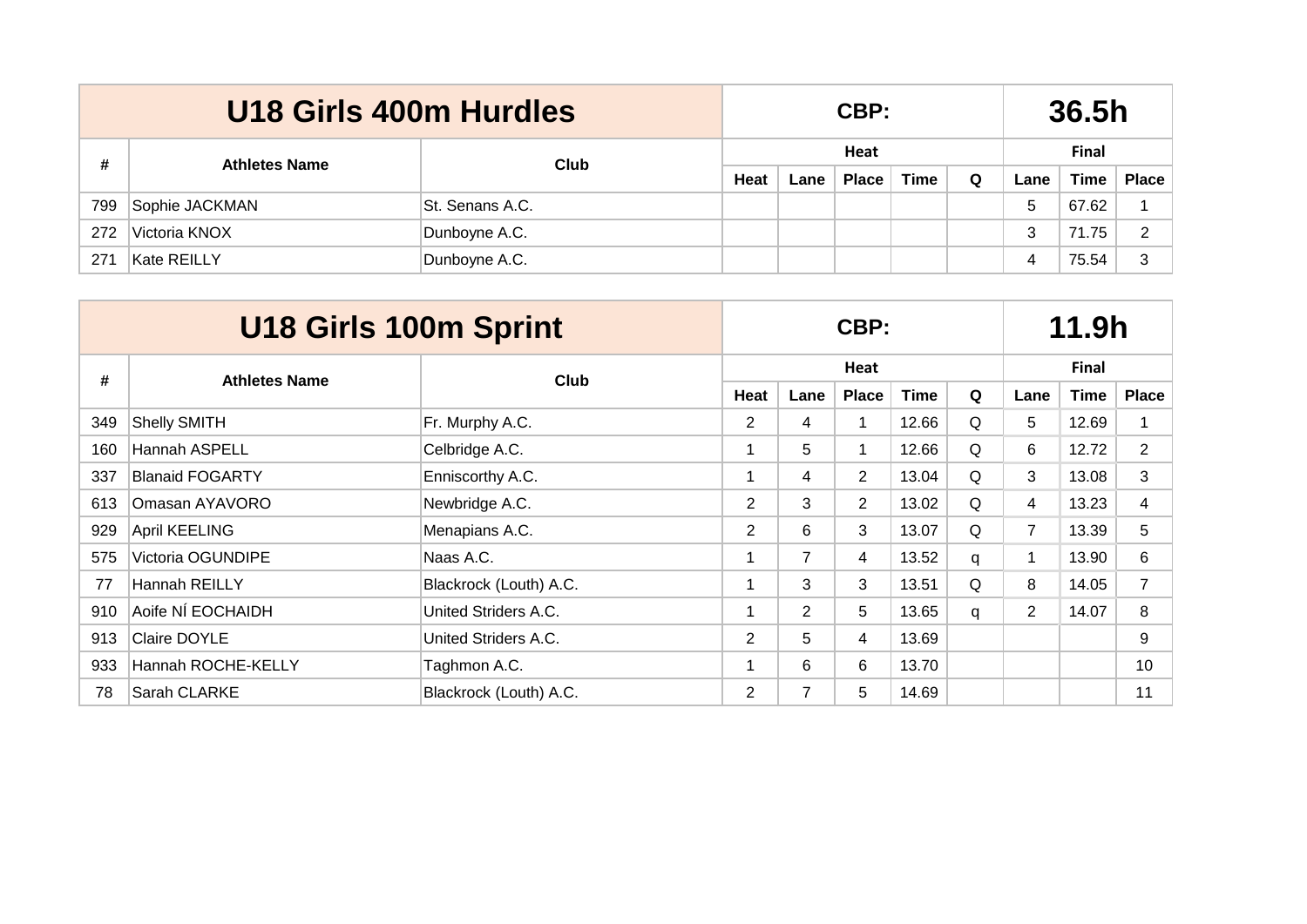|     | U18 Girls 200m Sprint  |                             | CBP:           |                |                |       |   | 24.74          |             |                |  |  |  |
|-----|------------------------|-----------------------------|----------------|----------------|----------------|-------|---|----------------|-------------|----------------|--|--|--|
| #   | <b>Athletes Name</b>   | <b>Club</b>                 |                |                | Heat           |       |   |                | Final       |                |  |  |  |
|     |                        |                             | Heat           | Lane           | <b>Place</b>   | Time  | Q | Lane           | <b>Time</b> | <b>Place</b>   |  |  |  |
| 487 | Caoimhe CRONIN         | Le Cheile A.C.              |                | 6              |                | 25.84 | Q | 6              | 25.32       | 1              |  |  |  |
| 349 | <b>Shelly SMITH</b>    | Fr. Murphy A.C.             | $\overline{2}$ | 3              |                | 25.98 | Q | 4              | 25.34       | 2              |  |  |  |
| 160 | <b>Hannah ASPELL</b>   | Celbridge A.C.              | $\overline{2}$ | 6              | $\overline{2}$ | 26.50 | Q | 3              | 25.87       | 3              |  |  |  |
| 337 | <b>Blanaid FOGARTY</b> | Enniscorthy A.C.            | 1              | 7              | $\overline{2}$ | 26.62 | Q | 5              | 26.50       | 4              |  |  |  |
| 440 | Jennifer LEAHY         | Kilkenny City Harriers A.C. | $\overline{2}$ | $\overline{7}$ | 3              | 27.37 | Q | 8              | 26.84       | 5              |  |  |  |
| 613 | Omasan AYAVORO         | Newbridge A.C.              | 1              | 5              | 3              | 27.67 | Q | $\overline{7}$ | 27.68       | 6              |  |  |  |
| 828 | Orla O`KEEFFE          | Thomastown A.C.             | $\overline{2}$ | 4              | 4              | 28.30 | q | $\mathbf 1$    | 28.23       | $\overline{7}$ |  |  |  |
| 913 | Claire DOYLE           | United Striders A.C.        | $\overline{2}$ | 5.             | 5              | 28.66 | q | $\overline{2}$ | <b>DNS</b>  | 8              |  |  |  |
| 77  | <b>Hannah REILLY</b>   | Blackrock (Louth) A.C.      |                | 8              | 4              | 28.72 |   |                |             | 9              |  |  |  |
| 575 | Victoria OGUNDIPE      | Naas A.C.                   | 1              | 4              | 5              | 28.92 |   |                |             | 10             |  |  |  |
| 933 | Hannah ROCHE-KELLY     | Taghmon A.C.                |                | 3              | 6              | 29.11 |   |                |             | 11             |  |  |  |
| 910 | Aoife NÍ EOCHAIDH      | United Striders A.C.        | 2              | 8              | 6              | 29.12 |   |                |             | 12             |  |  |  |

|     | <b>U18 Girls 400m Sprint</b> |                  |      |                 | CBP:  |             | 58.52 |       |             |                |  |  |
|-----|------------------------------|------------------|------|-----------------|-------|-------------|-------|-------|-------------|----------------|--|--|
| #   | <b>Athletes Name</b>         | Club             |      |                 | Heat  |             |       | Final |             |                |  |  |
|     |                              |                  | Heat | $\mathsf{Lane}$ | Place | <b>Time</b> | Q     | Lane  | <b>Time</b> | <b>Place</b>   |  |  |
| 487 | Caoimhe CRONIN               | Le Cheile A.C.   |      |                 |       |             |       | 5     | 58.08       |                |  |  |
| 337 | Blanaid FOGARTY              | Enniscorthy A.C. |      |                 |       |             |       | 6     | 60.69       | $\overline{2}$ |  |  |
| 770 | Maeve HAYES                  | St. Pauls A.C.   |      |                 |       |             |       |       | 61.57       | 3              |  |  |
| 586 | Eabha GILROY                 | Naas A.C.        |      |                 |       |             |       | 3     | 62.65       | 4              |  |  |
| 300 | Ciara REILLY                 | Dunleer A.C.     |      |                 |       |             |       |       | 63.01       | 5              |  |  |

 $\sim$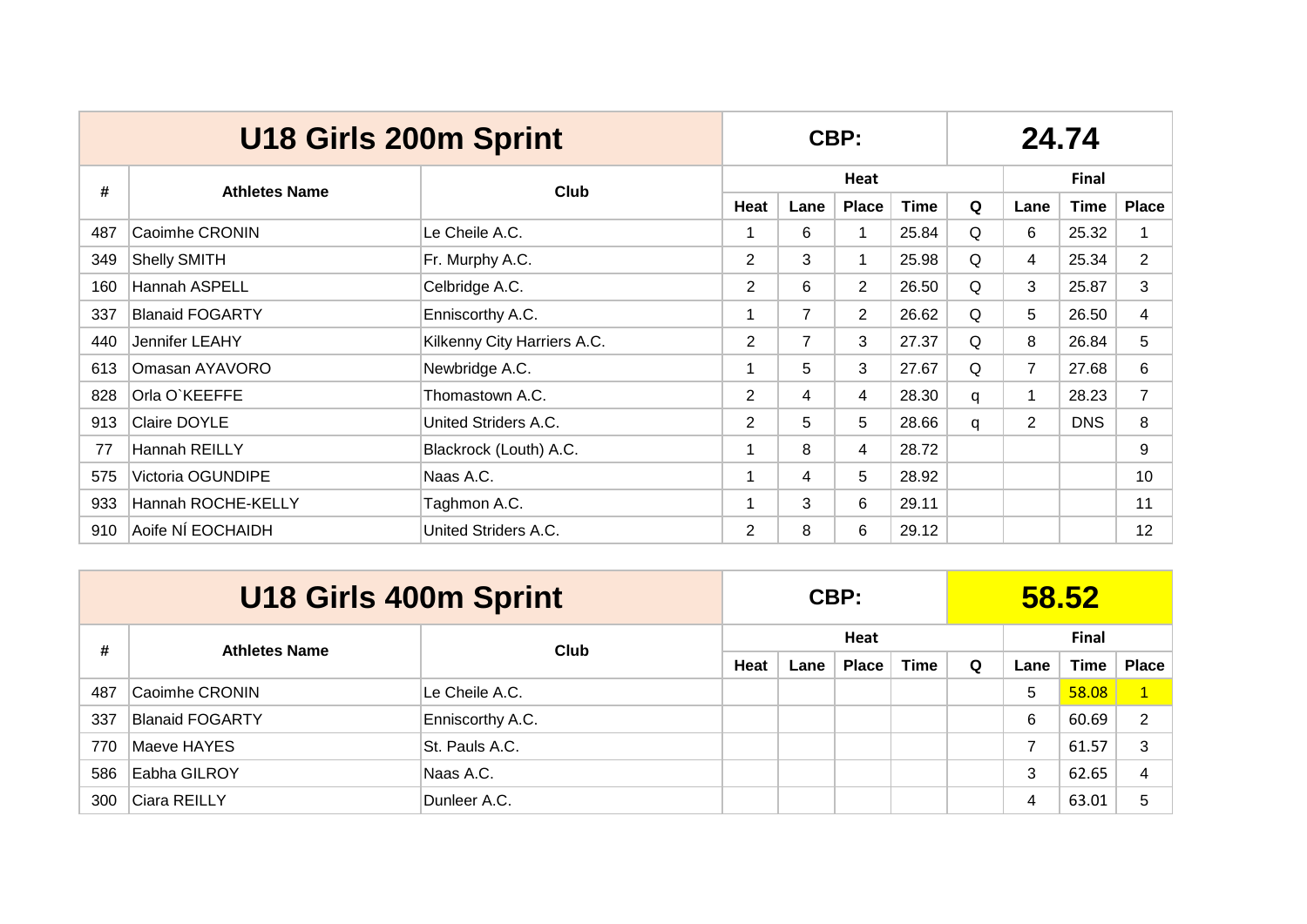|     | <b>U18 Girls 800m</b> |                     |      |            | CBP: |   | 2:10.3h      |              |  |
|-----|-----------------------|---------------------|------|------------|------|---|--------------|--------------|--|
| #   | <b>Athletes Name</b>  | Club                |      |            | Heat |   | <b>Final</b> |              |  |
|     |                       |                     | Heat | Place Time |      | Q | <b>Time</b>  | <b>Place</b> |  |
| 799 | Sophie JACKMAN        | St. Senans A.C.     |      |            |      |   | 2:18.15      |              |  |
| 802 | <b>Tara RAMASAWMY</b> | St. Senans A.C.     |      |            |      |   | 2:18.80      | 2            |  |
| 753 | Corrine KENNY         | St. L. O'Toole A.C. |      |            |      |   | 2:22.93      | 3            |  |
| 12  | Cliodna NOLAN         | Ace A.C.            |      |            |      |   | 2:26.77      | 4            |  |
| 692 | Kirsten MONAGHAN      | St. Coca's A.C.     |      |            |      |   | 2:29.95      | 5            |  |

|     | <b>U18 Girls 1500m</b>            |                 |      |            | CBP: |   | 4:46.3h      |                |  |
|-----|-----------------------------------|-----------------|------|------------|------|---|--------------|----------------|--|
|     | #<br>Club<br><b>Athletes Name</b> |                 |      |            | Heat |   | <b>Final</b> |                |  |
|     |                                   |                 | Heat | Place Time |      | Q | <b>Time</b>  | <b>Place</b>   |  |
| 802 | Tara RAMASAWMY                    | St. Senans A.C. |      |            |      |   | 4:52.08      |                |  |
| 816 | Alex MURPHY                       | Suncroft A.C.   |      |            |      |   | 4:52.61      | 2              |  |
| 799 | Sophie JACKMAN                    | St. Senans A.C. |      |            |      |   | 4:54.91      | 3              |  |
| 12  | Cliodna NOLAN                     | Ace A.C.        |      |            |      |   | 5:10.46      | $\overline{4}$ |  |

|     | <b>U18 Girls 3000m</b>            |                       |      |            |      | CBP: |              | 10:20.3h     |   |  |
|-----|-----------------------------------|-----------------------|------|------------|------|------|--------------|--------------|---|--|
|     | #<br>Club<br><b>Athletes Name</b> |                       |      |            | Heat |      | <b>Final</b> |              |   |  |
|     |                                   |                       | Heat | Place Time |      | Q    | <b>Time</b>  | <b>Place</b> |   |  |
| 502 | Roisin O'REILLY                   | Menapians A.C.        |      |            |      |      |              | 10:16.04     |   |  |
| 178 | Holly BRENNAN                     | Cilles A.C.           |      |            |      |      |              | 10:32.91     | 2 |  |
| 48  | Abbie SHERIDAN                    | Ardee & District A.C. |      |            |      |      |              | 10:48.02     | 3 |  |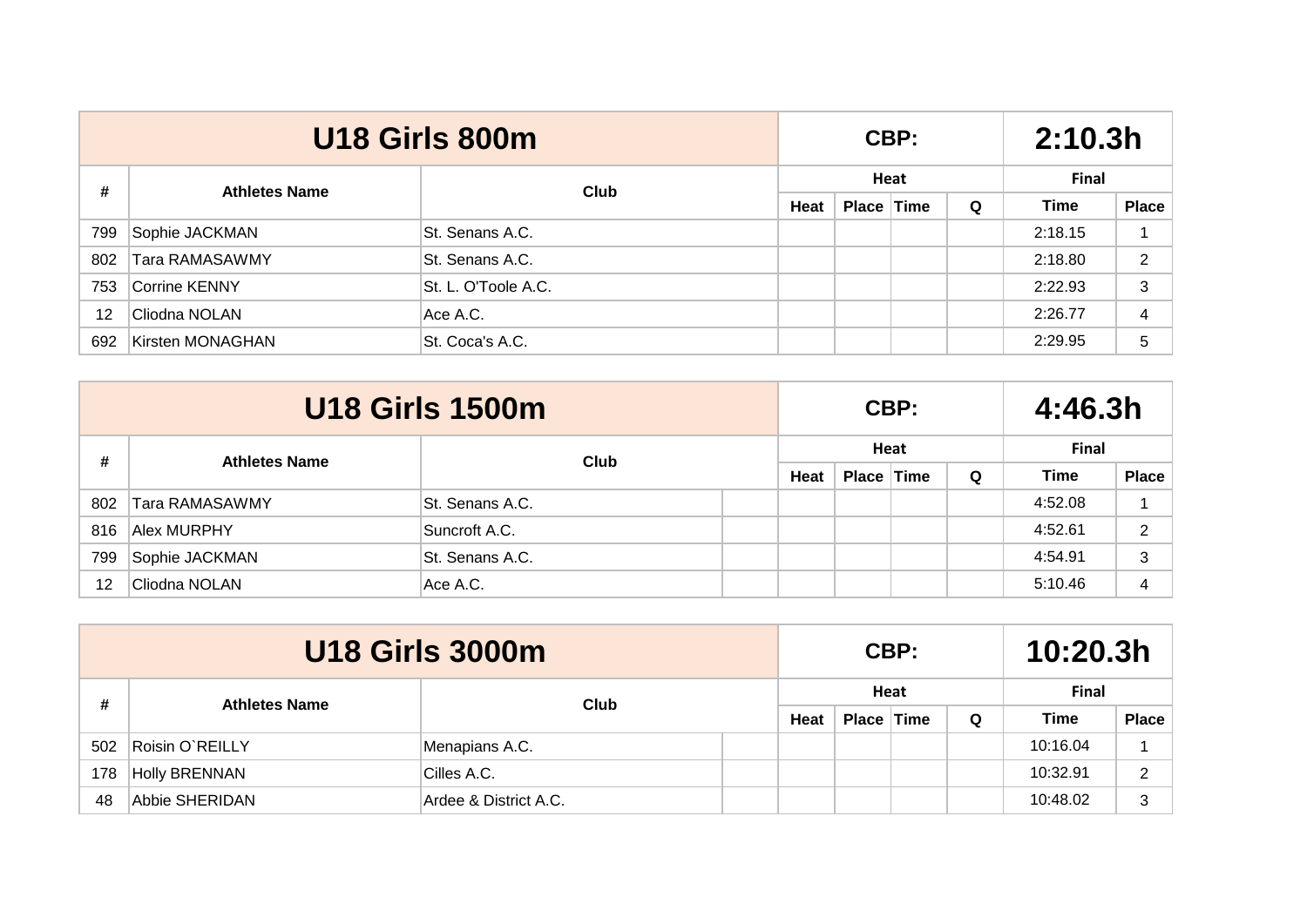| 242 | Abigail TEGART  | Drogheda & District A.C. |  |  | 11:00.04   |  |
|-----|-----------------|--------------------------|--|--|------------|--|
| 896 | Dearbhail CUDDY | Tullamore Harriers A.C.  |  |  | 11:36.17   |  |
| 816 | Alex MURPHY     | Suncroft A.C.            |  |  | <b>DNF</b> |  |
| 893 | Laura MOONEY    | Tullamore Harriers A.C.  |  |  | DNF        |  |

|     | U18 Girls 2000m Steeplechase |                         |  |      |            | CBP: | <u>7:30.58</u> |              |              |
|-----|------------------------------|-------------------------|--|------|------------|------|----------------|--------------|--------------|
|     |                              |                         |  |      |            | Heat |                | <b>Final</b> |              |
| #   | Club<br><b>Athletes Name</b> |                         |  | Heat | Place Time |      | Q              | <b>Time</b>  | <b>Place</b> |
| 54  | Roisin TREACY                | Ashford A.C             |  |      |            |      |                | 7:17.74      |              |
| 692 | Kirsten MONAGHAN             | St. Coca's A.C.         |  |      |            |      |                | 7:57.08      | っ            |
| 896 | Dearbhail CUDDY              | Tullamore Harriers A.C. |  |      |            |      |                | 8:07.92      | 3            |

|     | U18 Girls 3000m Walk         |                |  |              | CBP: |      | 14:38:1h     |             |              |  |  |
|-----|------------------------------|----------------|--|--------------|------|------|--------------|-------------|--------------|--|--|
|     | Club<br><b>Athletes Name</b> |                |  | Heat         |      |      | <b>Final</b> |             |              |  |  |
|     |                              | Heat           |  | <b>Place</b> |      | Time | Q            | <b>Time</b> | <b>Place</b> |  |  |
| 595 | <b>Emily MACHUGH</b>         | Naas A.C.      |  |              |      |      |              | 14:59.26    |              |  |  |
| 172 | Rebecca CARROLL              | Celbridge A.C. |  |              |      |      |              | 16:22.02    | ົ            |  |  |

|   | U19 Girls 100m Hurdles       |  |      |      | CBP:         |      |              | 14.75 |      |       |
|---|------------------------------|--|------|------|--------------|------|--------------|-------|------|-------|
| # | Club<br><b>Athletes Name</b> |  |      |      | Heat         |      | <b>Final</b> |       |      |       |
|   |                              |  | Heat | Lane | $Place \mid$ | Time | $\Omega$     | Lane  | Time | Place |
|   |                              |  |      |      |              |      |              |       |      |       |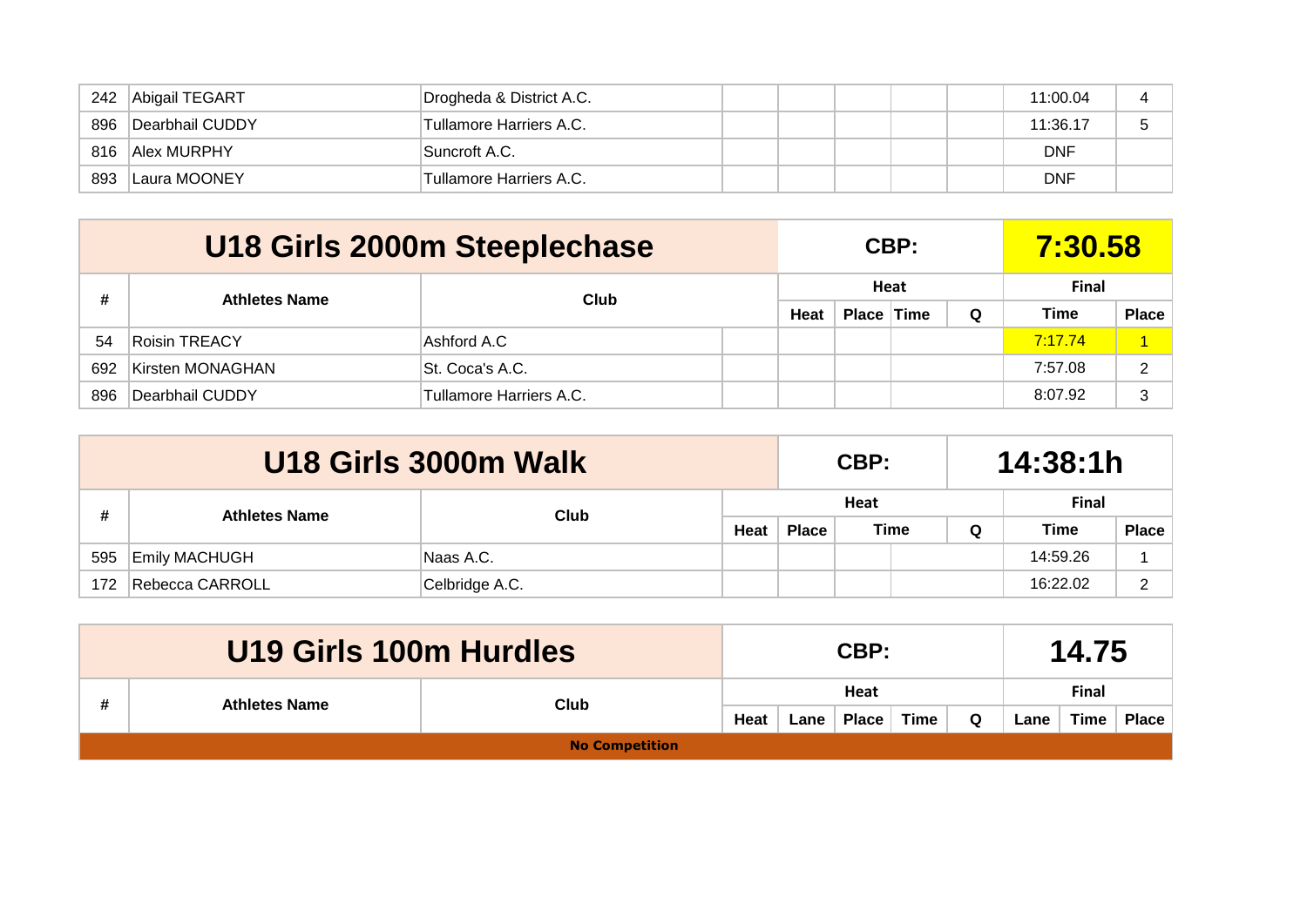|     | U19 Girls 400m Hurdles |           |  |      | CBP:         |       | 64.36        |      |       |              |  |
|-----|------------------------|-----------|--|------|--------------|-------|--------------|------|-------|--------------|--|
| x.  |                        |           |  |      | Heat         |       | <b>Final</b> |      |       |              |  |
|     | <b>Athletes Name</b>   | Club      |  | Lane | <b>Place</b> | Time, | Q            | ∟ane | Time  | <b>Place</b> |  |
| 831 | 'Caoimhe ROWE          | Trim A.C. |  |      |              |       |              | ี    | 68.37 |              |  |

|     | <b>U19 Girls 100m Sprint</b> |                         |      |      | CBP:         |             | 12.3 <sub>h</sub> |              |             |       |  |  |
|-----|------------------------------|-------------------------|------|------|--------------|-------------|-------------------|--------------|-------------|-------|--|--|
| #   | <b>Athletes Name</b>         | Club                    |      |      | Heat         |             |                   | <b>Final</b> |             |       |  |  |
|     |                              |                         | Heat | Lane | <b>Place</b> | <b>Time</b> | Q                 | Lane         | <b>Time</b> | Place |  |  |
| 572 | Amy ALLEN                    | Naas A.C.               |      |      |              |             |                   | 6            | 12.26       |       |  |  |
| 519 | Awa FANE                     | Mullingar Harriers A.C. |      |      |              |             |                   |              | 12.48       |       |  |  |
| 751 | Chloe HAYDEN                 | St. L. O'Toole A.C.     |      |      |              |             |                   | 5            | 12.59       | 3     |  |  |
| 517 | Eve WALLACE                  | Mullingar Harriers A.C. |      |      |              |             |                   | 3            | 13.71       |       |  |  |

|     |                       | <b>U19 Girls 200m Sprint</b> |      |      | CBP:         |             | 24.4h    |                |             |              |  |  |
|-----|-----------------------|------------------------------|------|------|--------------|-------------|----------|----------------|-------------|--------------|--|--|
| #   | <b>Athletes Name</b>  | Club                         |      |      | Heat         |             |          | <b>Final</b>   |             |              |  |  |
|     |                       |                              | Heat | Lane | <b>Place</b> | <b>Time</b> | $\Omega$ | Lane           | <b>Time</b> | <b>Place</b> |  |  |
| 572 | Amy ALLEN             | Naas A.C.                    |      |      |              |             |          |                | 25.38       |              |  |  |
| 751 | Chloe HAYDEN          | St. L. O'Toole A.C.          |      |      |              |             |          | 6              | 25.59       | 2            |  |  |
| 614 | Grace O'TOOLE         | Newbridge A.C.               |      |      |              |             |          | 3              | 27.97       | 3            |  |  |
| 517 | Eve WALLACE           | Mullingar Harriers A.C.      |      |      |              |             |          | $\overline{4}$ | 28.24       | 4            |  |  |
| 757 | <b>Caitlin COLFER</b> | St. L. O'Toole A.C.          |      |      |              |             |          | 5              | 29.01       | 5            |  |  |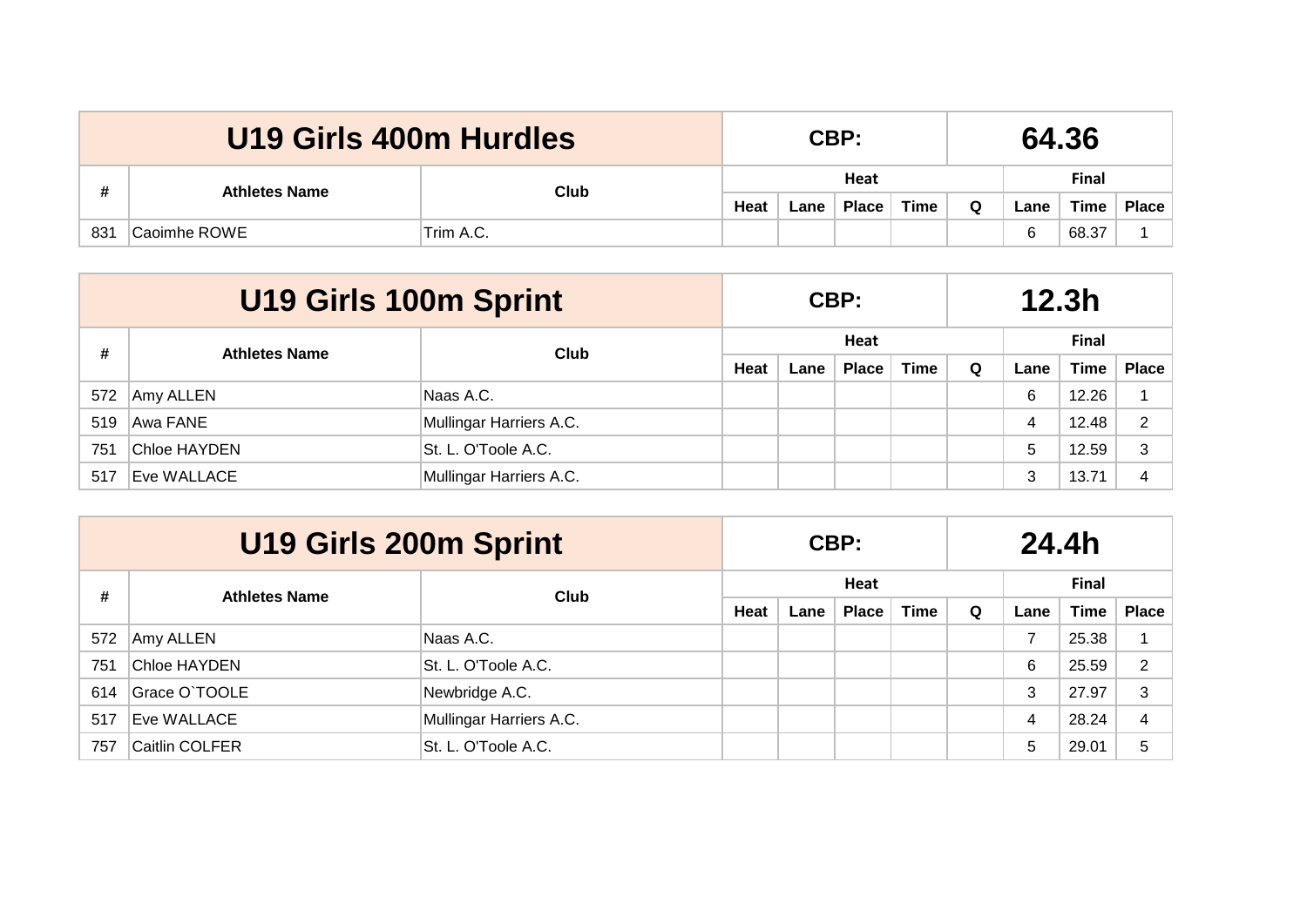|     | <b>U19 Girls 400m Sprint</b> |                      |              |              | CBP: |   |      |              | 58.7h        |                |
|-----|------------------------------|----------------------|--------------|--------------|------|---|------|--------------|--------------|----------------|
| #   | <b>Athletes Name</b>         | Club                 |              |              | Heat |   |      | <b>Final</b> |              |                |
|     |                              |                      | Heat<br>Lane | <b>Place</b> | Time | Q | Lane | <b>Time</b>  | <b>Place</b> |                |
| 963 | Ella DUANE                   | Naas A.C.            |              |              |      |   |      | 5            | 60.01        |                |
| 751 | Chloe HAYDEN                 | St. L. O'Toole A.C.  |              |              |      |   |      | 4            | 61.08        | $\overline{2}$ |
| 614 | Grace O'TOOLE                | Newbridge A.C.       |              |              |      |   |      | 6            | 66.78        | 3              |
| 928 | Rebecca BAWDEN               | United Striders A.C. |              |              |      |   |      | 3            | 68.95        | 4              |

|     | U19 Girls 800m       |                         |      |            | CBP: |   | 2:15.55      |                |
|-----|----------------------|-------------------------|------|------------|------|---|--------------|----------------|
| #   | <b>Athletes Name</b> | <b>Club</b>             |      |            | Heat |   | <b>Final</b> |                |
|     |                      |                         | Heat | Place Time |      | Q | <b>Time</b>  | <b>Place</b>   |
| 688 | Cara MAHER           | St. Abbans A.C.         |      |            |      |   | 2:21.59      |                |
| 967 | Sara DOYLE           | St. L. O'Toole A.C.     |      |            |      |   | 2:23.53      | $\overline{2}$ |
| 664 | Karen HAYES          | Ratoath A.C.            |      |            |      |   | 2:23.77      | 3              |
| 410 | Sarah O`CONNOR       | Kilcoole A.C.           |      |            |      |   | 2:24.94      | 4              |
| 537 | Aoife DARBY          | Mullingar Harriers A.C. |      |            |      |   | 2:29.39      | 5              |

|     |                      | <b>U19 Girls 1500m</b>      |      |            | CBP: | 4:44.4h |              |              |  |
|-----|----------------------|-----------------------------|------|------------|------|---------|--------------|--------------|--|
|     |                      | <b>Club</b>                 |      |            | Heat |         | <b>Final</b> |              |  |
|     | <b>Athletes Name</b> |                             | Heat | Place Time |      | Q       | <b>Time</b>  | <b>Place</b> |  |
| 459 | Annie MCEVOY         | Kilkenny City Harriers A.C. |      |            |      |         | 4:51.59      |              |  |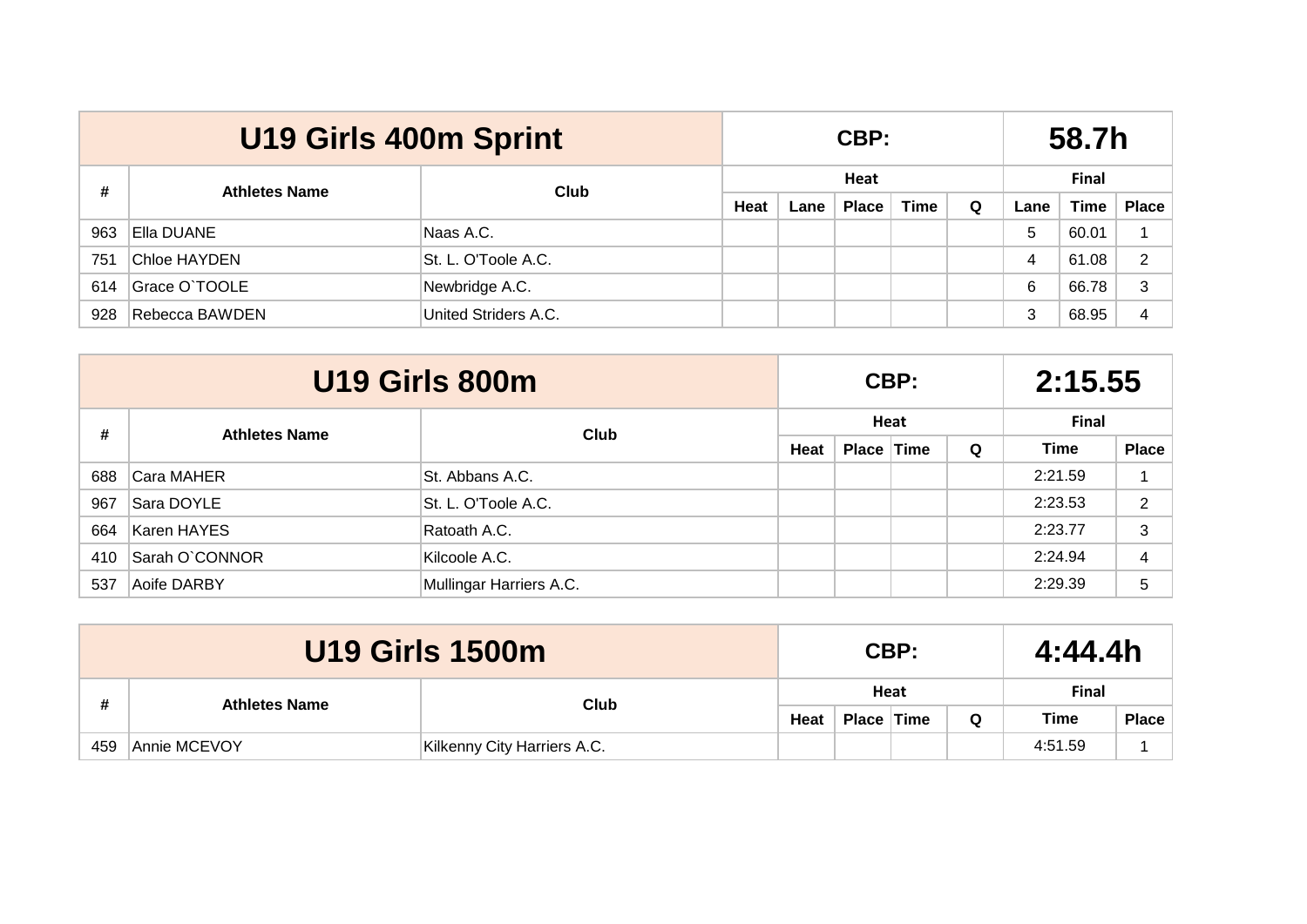|     |                      | <b>U19 Girls 3000m</b>  |      |            | CBP: | 10.24.0h |              |              |  |
|-----|----------------------|-------------------------|------|------------|------|----------|--------------|--------------|--|
| #   |                      | Club                    | Heat |            |      |          | <b>Final</b> |              |  |
|     | <b>Athletes Name</b> |                         | Heat | Place Time |      | Q        | <b>Time</b>  | <b>Place</b> |  |
| 805 | Aoife ALLEN          | ISt. Senans A.C.        |      |            |      |          | 11:13.65     |              |  |
| 621 | Evelyn COUGHLAN      | North West Kildare A.C. |      |            |      |          | 11:28.04     |              |  |

|     | U19 Girls 3000m Steplechase |                 |      |            | CBP: | 11:41.75 |              |              |  |
|-----|-----------------------------|-----------------|------|------------|------|----------|--------------|--------------|--|
|     | <b>Athletes Name</b>        | Club            |      | Heat       |      |          | <b>Final</b> |              |  |
|     |                             |                 | Heat | Place Time |      | Q        | <b>Time</b>  | <b>Place</b> |  |
| 805 | Aoife ALLEN                 | St. Senans A.C. |      |            |      | 12:19.17 |              |              |  |

|     |               | U19 Girls 3000m Walk         |  |            | CBP: |   | 14:00.52    |              |  |  |
|-----|---------------|------------------------------|--|------------|------|---|-------------|--------------|--|--|
|     |               |                              |  |            | Heat |   | Final       |              |  |  |
|     |               | Club<br><b>Athletes Name</b> |  | Place Time |      | Q | <b>Time</b> | <b>Place</b> |  |  |
| 544 | Sarah GLENNON | Mullingar Harriers A.C.      |  |            |      |   | 15:30.63    |              |  |  |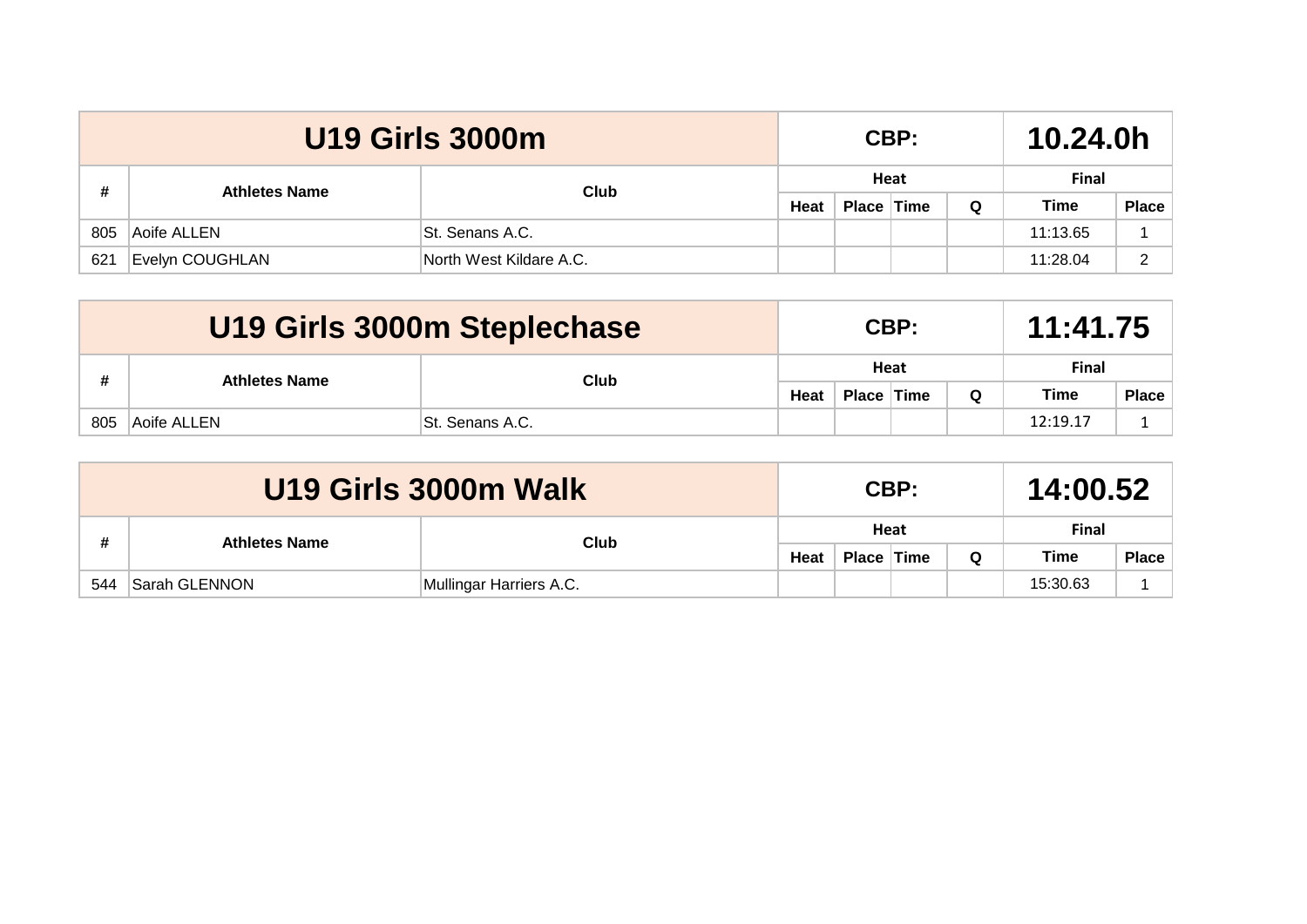|     | U17 Boys 100m Hurdles |                |      |      | CBP:          |      |              | 13.8h |             |              |  |
|-----|-----------------------|----------------|------|------|---------------|------|--------------|-------|-------------|--------------|--|
| #   | <b>Athletes Name</b>  | Club           |      |      | Heat          |      | <b>Final</b> |       |             |              |  |
|     |                       |                | Heat | Lane | Place $\vert$ | Time | Q            | Lane  | <b>Time</b> | <b>Place</b> |  |
| 118 | Darrá CASEY           | Bree A.C.      |      |      |               |      |              |       | 14.01       |              |  |
| 610 | Alex O`SHEA           | Newbridge A.C. |      |      |               |      |              | 3     | 15.50       | 2            |  |
| 481 | Jomarie PADILLA       | Le Cheile A.C. |      |      |               |      |              | 5     | 17.05       | 3            |  |

|     | U17 Boy 300m Hurdles      |                     |      |      | CBP:         |             |              |      |             |              |  |  |
|-----|---------------------------|---------------------|------|------|--------------|-------------|--------------|------|-------------|--------------|--|--|
|     | #<br><b>Athletes Name</b> | Club                |      |      | Heat         |             | <b>Final</b> |      |             |              |  |  |
|     |                           |                     | Heat | Lane | <b>Place</b> | <b>Time</b> | Q            | Lane | <b>Time</b> | <b>Place</b> |  |  |
| 719 | Jordan KNIGHT             | St. Joseph's A.C.   |      |      |              |             |              | 3    | 39.36       |              |  |  |
| 610 | Alex O'SHEA               | Newbridge A.C.      |      |      |              |             |              | 4    | 41.82       | 2            |  |  |
| 749 | Tadgh WALSH               | St. L. O'Toole A.C. |      |      |              |             |              | 5    | 42.34       | 3            |  |  |
| 488 | <b>Rory ARDIFF</b>        | Le Cheile A.C.      |      |      |              |             |              | 6    | 47.80       | 4            |  |  |

|     | U17 Boys 100m Sprint  |                         |             |      | CBP:         |             |   | 10.9h        |             |              |  |  |
|-----|-----------------------|-------------------------|-------------|------|--------------|-------------|---|--------------|-------------|--------------|--|--|
| #   | <b>Athletes Name</b>  | Club                    |             |      | Heat         |             |   | <b>Final</b> |             |              |  |  |
|     |                       |                         | <b>Heat</b> | Lane | <b>Place</b> | <b>Time</b> | Q | Lane         | <b>Time</b> | <b>Place</b> |  |  |
| 515 | <b>Charles OKAFOR</b> | Mullingar Harriers A.C. |             |      |              |             |   | 3            | 11.36       |              |  |  |
| 612 | Runo AYAVORO          | Newbridge A.C.          |             |      |              |             |   | 6            | 11.54       | 2            |  |  |
| 749 | Tadgh WALSH           | St. L. O'Toole A.C.     |             |      |              |             |   | 5            | 11.82       | 3            |  |  |
| 616 | Liam NOLAN            | North West Kildare A.C. |             |      |              |             |   | 4            | 11.85       | 4            |  |  |
| 914 | <b>Rory FLANAGAN</b>  | United Striders A.C.    |             |      |              |             |   |              | 12.12       | 5            |  |  |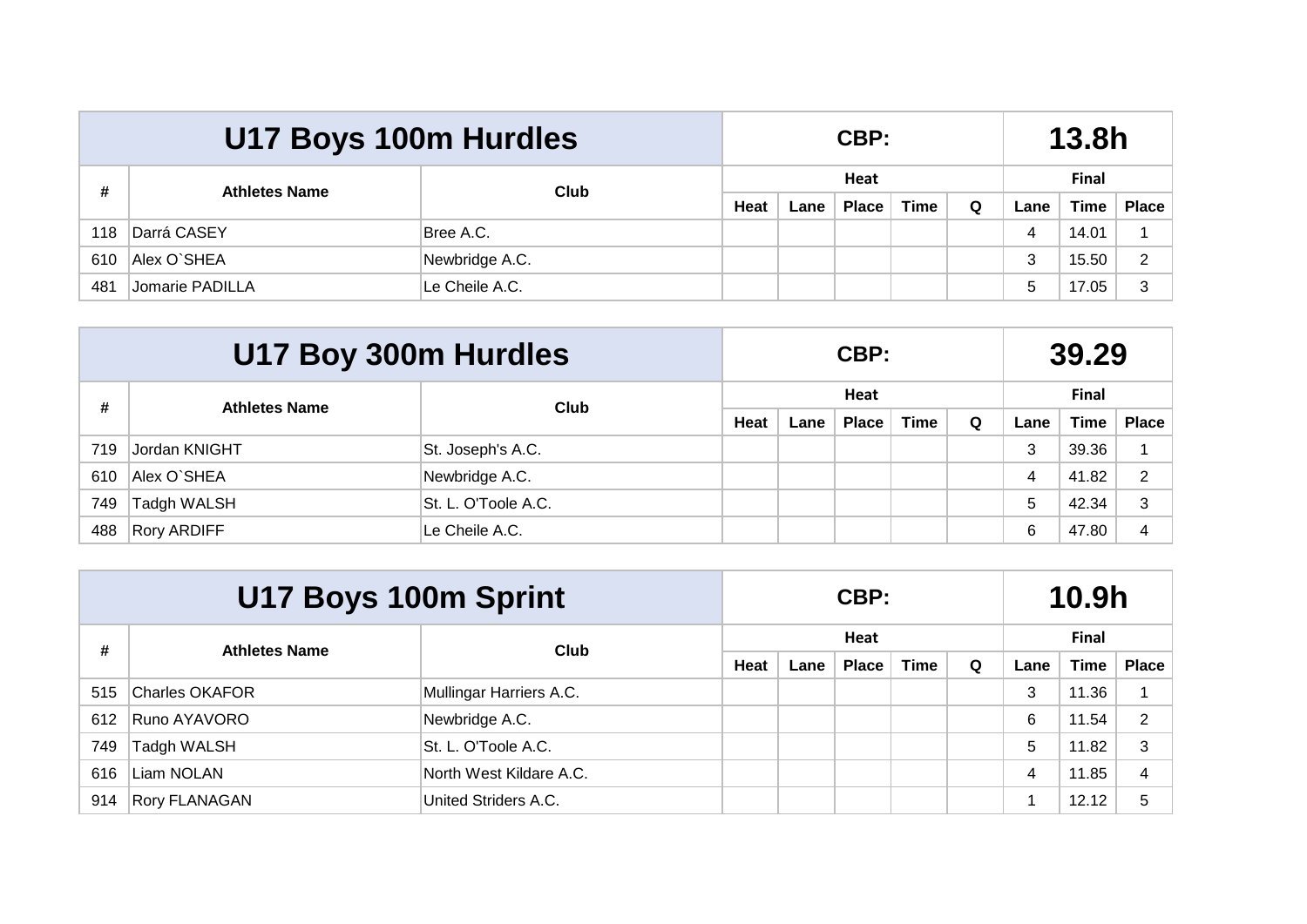| 681 | Josh MCDONALD | St. Abbans A.C.         |  |  |  | $\sqrt{2}$<br>.19<br>. |  |
|-----|---------------|-------------------------|--|--|--|------------------------|--|
| 617 | Leon AJIBOLA  | North West Kildare A.C. |  |  |  | 12.28                  |  |
| 516 | Eta OVIAHON   | Mullingar Harriers A.C. |  |  |  | 12.54                  |  |

|     | U17 Boys 200m Sprint   |                            |                |                | CBP:           |             |   |                | 22.28        |                |
|-----|------------------------|----------------------------|----------------|----------------|----------------|-------------|---|----------------|--------------|----------------|
|     | <b>Athletes Name</b>   | <b>Club</b>                |                |                | Heat           |             |   |                | <b>Final</b> |                |
| #   |                        |                            | <b>Heat</b>    | Lane           | <b>Place</b>   | <b>Time</b> | Q | Lane           | <b>Time</b>  | <b>Place</b>   |
| 515 | <b>Charles OKAFOR</b>  | Mullingar Harriers A.C.    | 1              | $\overline{7}$ | 1              | 22.36       | Q | 5              | 22.19        | $\mathbf{1}$   |
| 719 | <b>Jordan KNIGHT</b>   | St. Joseph's A.C.          | $\overline{2}$ | 3              | 1              | 23.06       | Q | 6              | 23.11        | 2              |
| 749 | Tadgh WALSH            | St. L. O'Toole A.C.        | 1              | 5              | $\overline{2}$ | 23.84       | Q | 8              | 23.36        | 3              |
| 486 | <b>Keeley HOGAN</b>    | Le Cheile A.C.             | $\overline{2}$ | 6              | $\overline{2}$ | 23.63       | Q | 3              | 23.40        | 4              |
| 612 | Runo AYAVORO           | Newbridge A.C.             | 3              | 8              | $\overline{2}$ | 23.85       | Q | $\overline{7}$ | 23.48        | 5              |
| 875 | Daniel DOWLING         | Tullamore Harriers A.C.    | 3              | $\overline{7}$ | 1              | 23.84       | Q | 4              | 23.98        | 6              |
| 616 | Liam NOLAN             | North West Kildare A.C.    | 1              | 2              | 3              | 23.86       | q | 1              | 24.08        | $\overline{7}$ |
| 617 | Leon AJIBOLA           | North West Kildare A.C.    | 1              | 4              | 4              | 24.27       | q | $\overline{2}$ | 24.09        | 8              |
| 396 | Maksymilian SLUSARCZYK | Greystones & District A.C. | 3              | 4              | 3              | 24.31       |   |                |              | 9              |
| 681 | <b>Josh MCDONALD</b>   | St. Abbans A.C.            | 3              | 5              | 4              | 24.33       |   |                |              | 10             |
| 516 | Eta OVIAHON            | Mullingar Harriers A.C.    | $\overline{2}$ | $\overline{7}$ | 3              | 24.43       |   |                |              | 11             |
| 644 | Oisin MCKENNA          | Ratoath A.C.               | 3              | 6              | 5              | 24.51       |   |                |              | 12             |
| 956 | Aaron CUSHEN           | Clara A.C.                 | $\overline{2}$ | 8              | 4              | 24.57       |   |                |              | 13             |
| 756 | Nurlan KENNEDY         | St. L. O'Toole A.C.        | $\overline{2}$ | 4              | 5              | 24.78       |   |                |              | 14             |
| 740 | Stefan HILLEBRAND      | St. L. O'Toole A.C.        | $\overline{2}$ | 5              | 6              | 24.78       |   |                |              | 15             |
| 867 | Michael DOWLING        | Tullamore Harriers A.C.    | 1              | 8              | 5              | 24.90       |   |                |              | 16             |
| 868 | Diarmuid FINNERAN      | Tullamore Harriers A.C.    |                | 3              | 6              | 25.46       |   |                |              | 17             |
| 509 | Jake COSS              | Mountmellick A.C.          | 3              | 3              | 6              | 25.72       |   |                |              | 18             |
| 748 | <b>Oisin SHANNON</b>   | St. L. O'Toole A.C.        |                | 6              | $\overline{7}$ | 26.65       |   |                |              | 19             |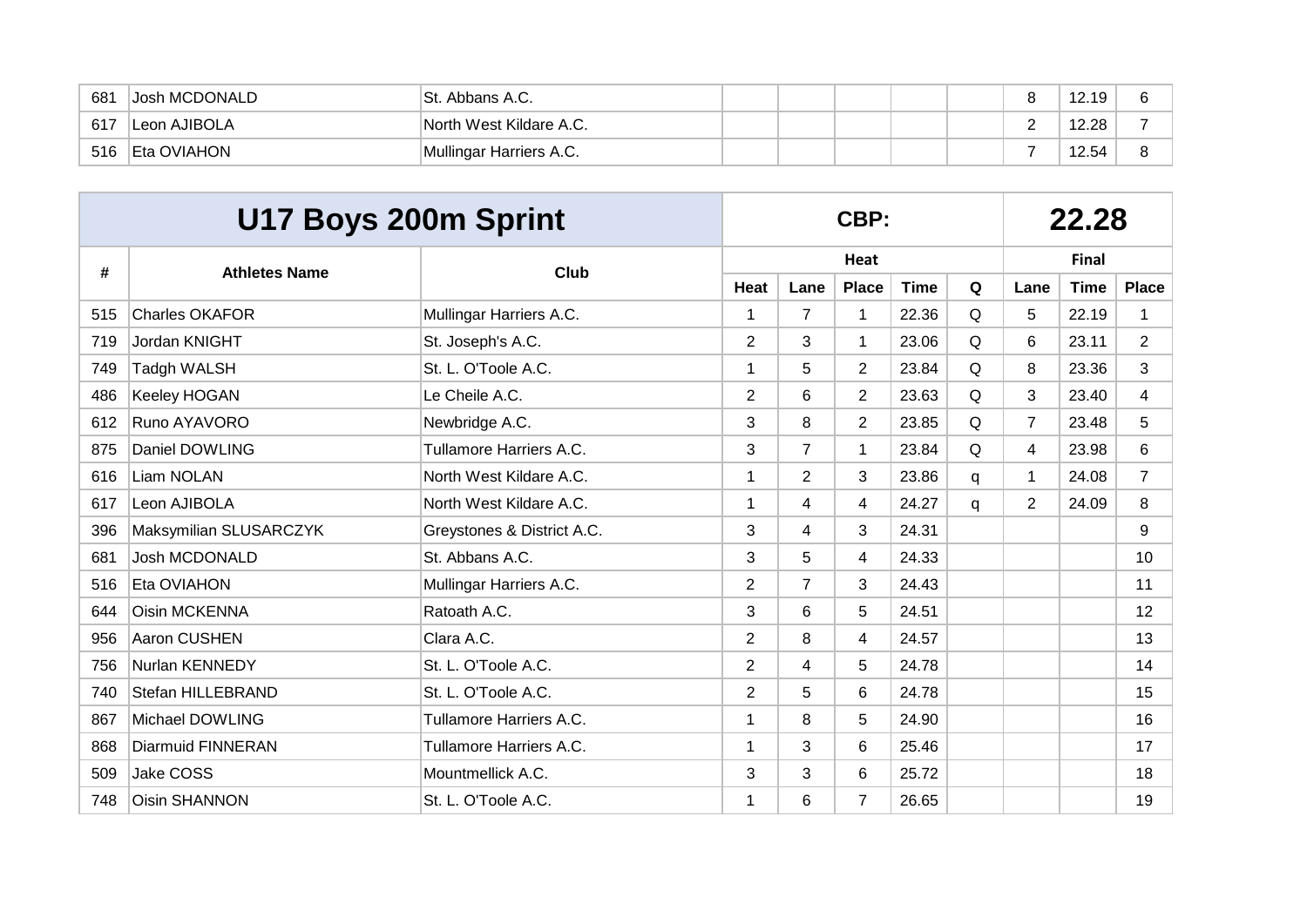|     | U17 Boys 400m Sprint  |                            |      |      | CBP:         |      |   |                | 50.54        |              |
|-----|-----------------------|----------------------------|------|------|--------------|------|---|----------------|--------------|--------------|
| #   | <b>Athletes Name</b>  | <b>Club</b>                |      |      | Heat         |      |   |                | <b>Final</b> |              |
|     |                       |                            | Heat | Lane | <b>Place</b> | Time | Q | Lane           | <b>Time</b>  | <b>Place</b> |
| 663 | Jed WALSHE            | Ratoath A.C.               |      |      |              |      |   | 8              | 51.17        |              |
| 719 | Jordan KNIGHT         | St. Joseph's A.C.          |      |      |              |      |   | 3              | 51.91        | 2            |
| 486 | <b>Keeley HOGAN</b>   | Le Cheile A.C.             |      |      |              |      |   | 6              | 52.73        | 3            |
| 849 | <b>Patrick BROPHY</b> | Trim A.C.                  |      |      |              |      |   | $\overline{2}$ | 54.86        | 4            |
| 402 | Michael O'SHEA        | Greystones & District A.C. |      |      |              |      |   |                | 55.68        | 5            |
| 867 | Michael DOWLING       | Tullamore Harriers A.C.    |      |      |              |      |   | 5              | 57.72        | 6            |
| 488 | <b>Rory ARDIFF</b>    | Le Cheile A.C.             |      |      |              |      |   | 4              | 61.69        |              |
| 914 | <b>Rory FLANAGAN</b>  | United Striders A.C.       |      |      |              |      |   | 7              | DQ           |              |

|     |                        | U17 Boys 800m Sprint       |      |            | CBP: | 1.57.08 |              |                |
|-----|------------------------|----------------------------|------|------------|------|---------|--------------|----------------|
| #   | <b>Athletes Name</b>   | Club                       |      |            | Heat |         | <b>Final</b> |                |
|     |                        |                            | Heat | Place Time |      | Q       | Time         | <b>Place</b>   |
| 891 | Ronan HYLAND           | Tullamore Harriers A.C.    |      |            |      |         | 2:03.24      |                |
| 918 | Adam O`CONNOR          | United Striders A.C.       |      |            |      |         | 2:07.50      | $\overline{2}$ |
| 686 | William FOX            | St. Abbans A.C.            |      |            |      |         | 2:09.91      | 3              |
| 626 | Oisín JAGO             | Oughaval A.C.              |      |            |      |         | 2:10.39      | 4              |
| 704 | <b>Oisín FARRELL</b>   | St. Coca's A.C.            |      |            |      |         | 2:12.56      | 5              |
| 402 | Michael O'SHEA         | Greystones & District A.C. |      |            |      |         | 2:12.79      | 6              |
| 15  | <b>Callum SHEEDY</b>   | Ace A.C.                   |      |            |      |         | 2:15.61      | $\overline{7}$ |
| 807 | Josh FENTON            | St. Senans A.C.            |      |            |      |         | 2:19.06      | 8              |
| 20  | <b>Christian QUINN</b> | Ace A.C.                   |      |            |      |         | 2:22.87      | 9              |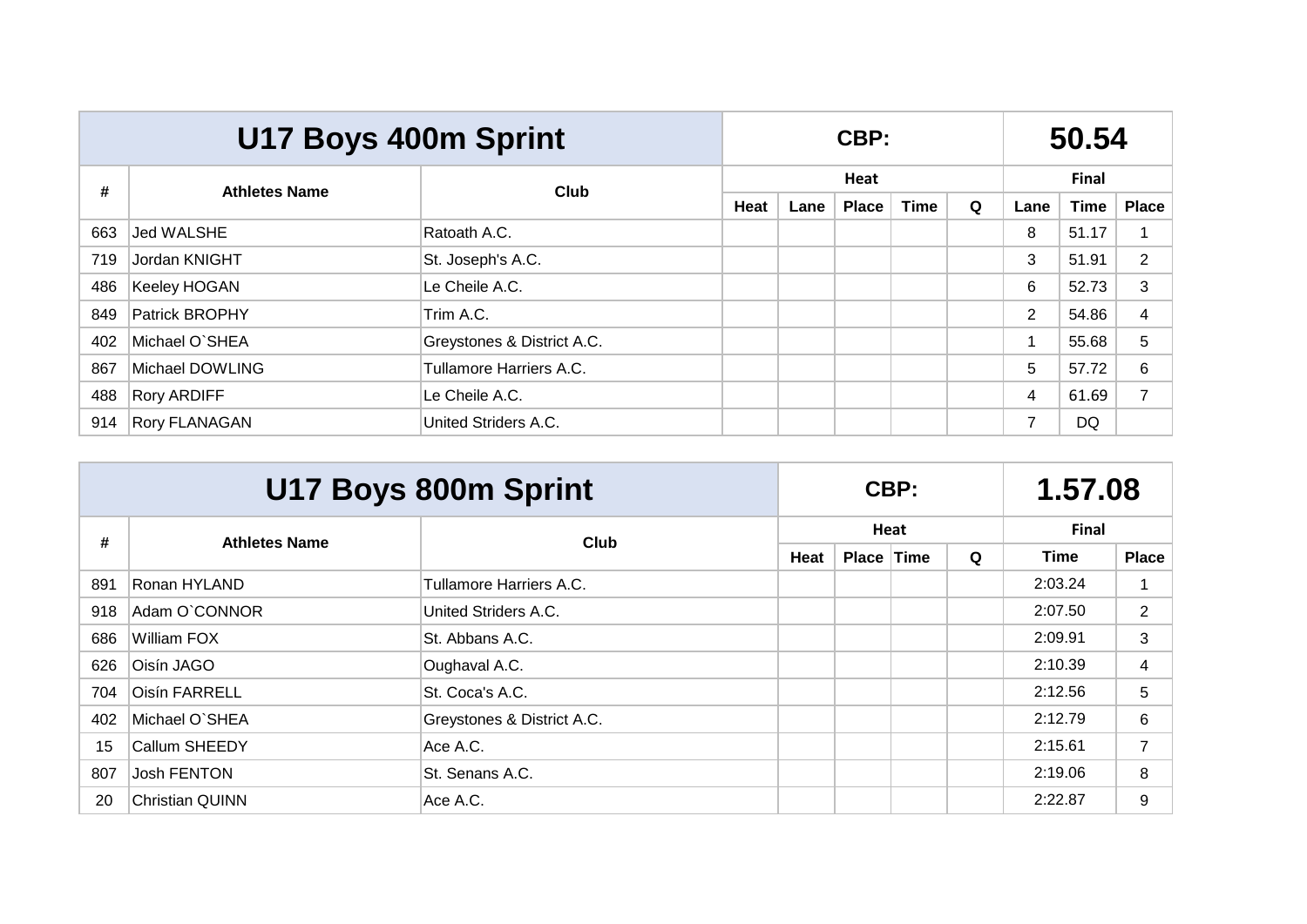| 24<br><u>_</u> | 122<br>OUGHLIN<br>$\sim$<br>. IVII<br>Allidi . | $\mathbf{A}$<br>$-11.1$ |  |  |  |  | $ -$<br>ארי ב<br>DC. I<br>--- |  |
|----------------|------------------------------------------------|-------------------------|--|--|--|--|-------------------------------|--|
|----------------|------------------------------------------------|-------------------------|--|--|--|--|-------------------------------|--|

|     |                      | <b>U17 Boys 1500m</b>   |      |                   | CBP: |   | 4:01.0h      |                |
|-----|----------------------|-------------------------|------|-------------------|------|---|--------------|----------------|
| #   | <b>Athletes Name</b> | <b>Club</b>             |      |                   | Heat |   | <b>Final</b> |                |
|     |                      |                         | Heat | <b>Place Time</b> |      | Q | Time         | <b>Place</b>   |
| 891 | Ronan HYLAND         | Tullamore Harriers A.C. |      |                   |      |   | 4:16.13      |                |
| 655 | <b>Matthew HAYES</b> | Ratoath A.C.            |      |                   |      |   | 4:17.00      | $\overline{2}$ |
| 686 | William FOX          | St. Abbans A.C.         |      |                   |      |   | 4:20.14      | 3              |
| 535 | Colin SMITH          | Mullingar Harriers A.C. |      |                   |      |   | 4:21.74      | 4              |
| 918 | Adam O'CONNOR        | United Striders A.C.    |      |                   |      |   | 4:24.49      | 5              |
| 533 | Lorcan MULLEN        | Mullingar Harriers A.C. |      |                   |      |   | 4:26.23      | 6              |
| 654 | Marcus CLARKE        | Ratoath A.C.            |      |                   |      |   | 4:27.67      | 7              |
| 890 | Cian LAW             | Tullamore Harriers A.C. |      |                   |      |   | 4:27.93      | 8              |
| 704 | <b>Oisín FARRELL</b> | St. Coca's A.C.         |      |                   |      |   | 4:31.21      | 9              |

|     |                      | <b>U17 Boys 3000m</b>   |                                       |  | CBP: |   | 9:12.71     |                |  |  |       |  |
|-----|----------------------|-------------------------|---------------------------------------|--|------|---|-------------|----------------|--|--|-------|--|
| #   | <b>Athletes Name</b> | Club                    | Heat<br>Heat<br>Time<br>$Place \vert$ |  |      |   |             |                |  |  | Final |  |
|     |                      |                         |                                       |  |      | Q | <b>Time</b> | <b>Place</b>   |  |  |       |  |
| 655 | Matthew HAYES        | Ratoath A.C.            |                                       |  |      |   | 9:20.91     |                |  |  |       |  |
| 654 | Marcus CLARKE        | Ratoath A.C.            |                                       |  |      |   | 9:29.07     | $\overline{2}$ |  |  |       |  |
| 535 | Colin SMITH          | Mullingar Harriers A.C. |                                       |  |      |   | 9:31.11     | 3              |  |  |       |  |
| 533 | Lorcan MULLEN        | Mullingar Harriers A.C. |                                       |  |      |   | 9:36.09     | 4              |  |  |       |  |
| 472 | Cian DOYLE           | Kilmore A.C.            |                                       |  |      |   | 11:09.60    | 5              |  |  |       |  |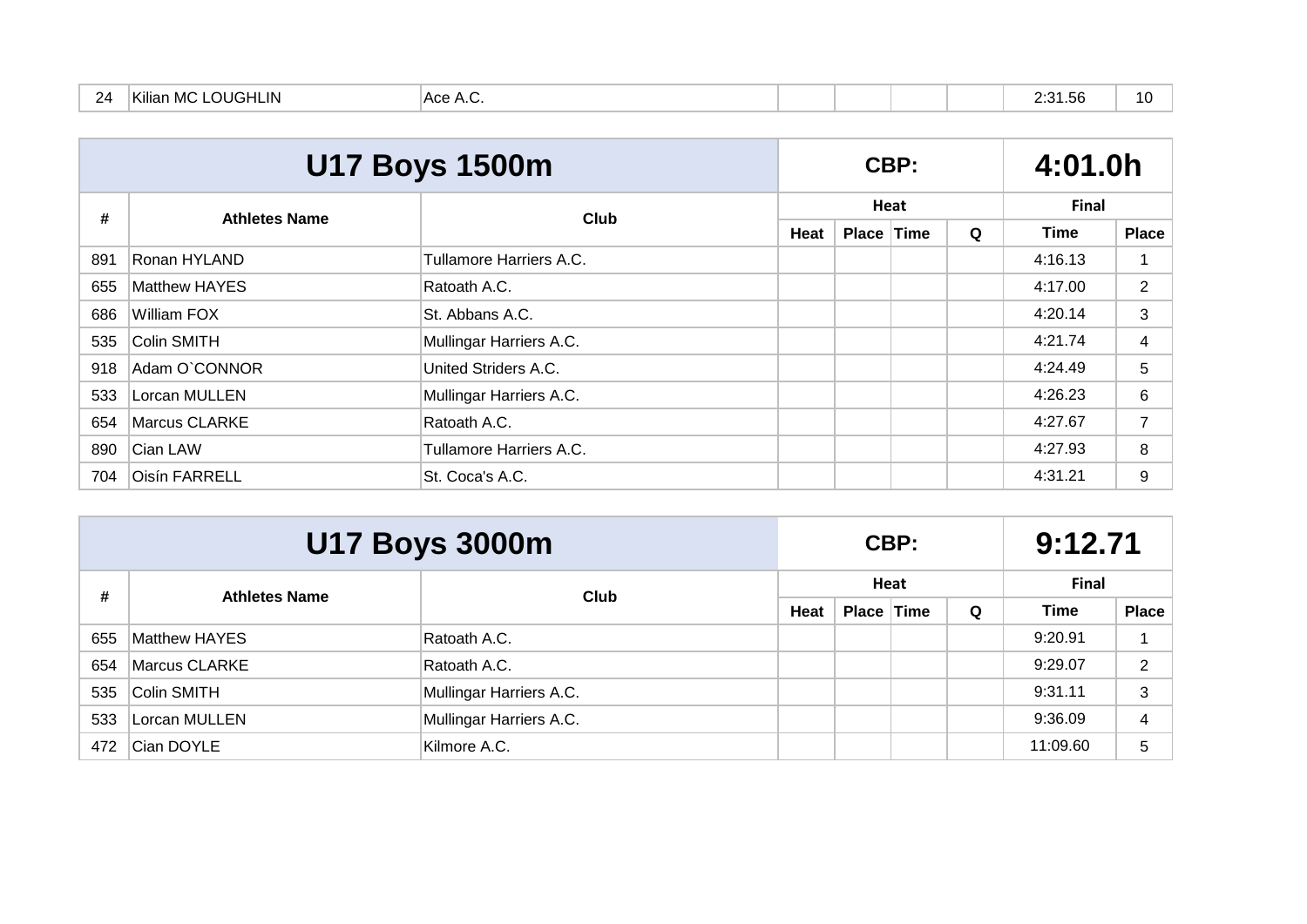|     |                      | U17 Boys 2000m Steeplechase |      |            | CBP: |          | 6:51.50      |              |
|-----|----------------------|-----------------------------|------|------------|------|----------|--------------|--------------|
| #   | <b>Athletes Name</b> | <b>Club</b>                 |      |            | Heat |          | <b>Final</b> |              |
|     |                      |                             | Heat | Place Time |      | $\Omega$ | <b>Time</b>  | <b>Place</b> |
| 129 | Cathal O'REILLY      | Castlecomer A.C.            |      |            |      |          | 7:24.91      |              |
| 626 | Oisín JAGO           | Oughaval A.C.               |      |            |      |          | 7:42.55      | - 2          |

|     |                      | U17 Boys 3000m Walk     |      |            | CBP: |   | 13.18.44 |  |
|-----|----------------------|-------------------------|------|------------|------|---|----------|--|
|     | <b>Athletes Name</b> | Club                    |      |            | Heat |   |          |  |
|     |                      |                         | Heat | Place Time |      | Q |          |  |
| 541 | Matthew GLENNON      | Mullingar Harriers A.C. |      |            |      |   | 13:38.61 |  |

|     | U18 Boys 110m Hurdles |                 |                                                     |  | CBP: |  |              | 14.55 |       |              |
|-----|-----------------------|-----------------|-----------------------------------------------------|--|------|--|--------------|-------|-------|--------------|
| #   | <b>Athletes Name</b>  | Club            | Heat<br><b>Time</b><br><b>Place</b><br>Heat<br>∟ane |  |      |  | <b>Final</b> |       |       |              |
|     |                       |                 |                                                     |  |      |  | Q            | Lane  | Time  | <b>Place</b> |
| 638 | Rafael MCCAFFREY      | Ratoath A.C.    |                                                     |  |      |  |              | 3     | 18.41 |              |
| 286 | Destiny JAMES         | Dundealgan A.C. |                                                     |  |      |  |              |       | 20.25 | ົ            |

|     | U18 Boys 400m Hurdles |                            |      |      | CBP:         |             |   | 55.44 |              |           |  |  |
|-----|-----------------------|----------------------------|------|------|--------------|-------------|---|-------|--------------|-----------|--|--|
| #   | <b>Athletes Name</b>  | Club                       | Heat |      |              |             |   |       | <b>Final</b> |           |  |  |
|     |                       |                            | Heat | ∟ane | <b>Place</b> | <b>Time</b> | Q | Lane  | Time         | Place $ $ |  |  |
| 759 | Alan MILEY            | St. L. O'Toole A.C.        |      |      |              |             |   |       | 57.22        |           |  |  |
| 400 | Ronan DEMPSEY         | Greystones & District A.C. |      |      |              |             |   |       | 60.69        |           |  |  |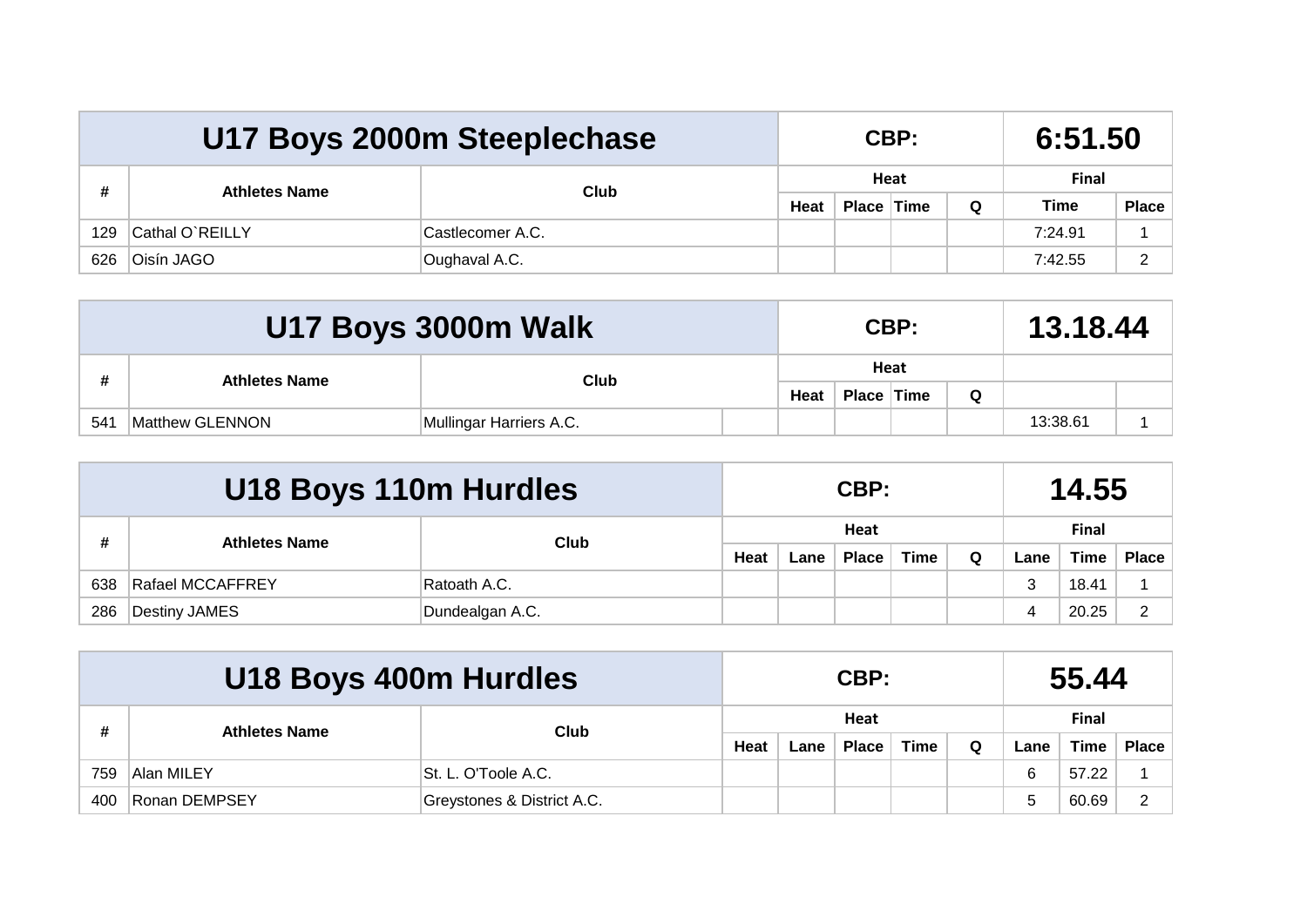| 55 <sup>1</sup> | חווורי<br>$\mathbf{v}$<br>$\sim$ | Na<br> |  |  |  |  |  |  | $\sim$<br>.<br>$\sim$<br>◡ |  |
|-----------------|----------------------------------|--------|--|--|--|--|--|--|----------------------------|--|
|-----------------|----------------------------------|--------|--|--|--|--|--|--|----------------------------|--|

|     | U18 Boys 100m Sprint    |                            |                |                | CBP:           |             | 10.52 |                |       |                |  |
|-----|-------------------------|----------------------------|----------------|----------------|----------------|-------------|-------|----------------|-------|----------------|--|
| #   | <b>Athletes Name</b>    | <b>Club</b>                |                |                | Heat           |             |       | <b>Final</b>   |       |                |  |
|     |                         |                            | Heat           | Lane           | <b>Place</b>   | <b>Time</b> | Q     | Lane           | Time  | <b>Place</b>   |  |
| 354 | <b>Niall BRADY</b>      | Glenmore A.C.              |                | 5              | 3              | 11.80       | Q     | $\overline{7}$ | 11.82 | 1              |  |
| 392 | Aodhan DALY             | Greystones & District A.C. | $\overline{2}$ | 8              | 1              | 11.92       | Q     | 3              | 11.86 | $\overline{2}$ |  |
| 148 | Eoghan MCGRATH          | Celbridge A.C.             |                | 3              | $\overline{2}$ | 11.79       | Q     | 4              | 11.87 | 3              |  |
| 645 | Cian AGAR FINLAY        | Ratoath A.C.               | 1              | 6              | 4              | 12.00       | q     | $\mathbf 1$    | 12.03 | 4              |  |
| 618 | <b>Billy CORRIGAN</b>   | North West Kildare A.C.    | 2              | $\overline{2}$ | $\overline{2}$ | 11.99       | Q     | 5              | 12.05 | 5              |  |
| 576 | Adam HARTE              | Naas A.C.                  |                | 8              | 1.             | 11.73       | Q     | 6              | 12.09 | 6              |  |
| 964 | Steven AGABA            | Navan A.C.                 |                | $\overline{2}$ | 5.             | 12.10       | q     | $\mathbf{2}$   | 12.09 | 7              |  |
| 912 | Patrick DOYLE           | United Striders A.C.       | $\overline{2}$ | $\overline{7}$ | 3              | 12.11       | Q     | 8              | 12.22 | 8              |  |
| 285 | <b>Ronnick ACHUMS</b>   | Dundealgan A.C.            | $\overline{2}$ | 3              | 4              | 12.12       |       |                |       | 9              |  |
| 647 | KevinDat CONWAY         | Ratoath A.C.               | $\overline{2}$ | 5              | 5              | 12.17       |       |                |       | 10             |  |
| 638 | <b>Rafael MCCAFFREY</b> | Ratoath A.C.               | 2              | 6              | 6              | 12.23       |       |                |       | 11             |  |
| 646 | <b>Diarmuid STONEY</b>  | Ratoath A.C.               |                | 4              | 6              | 12.52       |       |                |       | 12             |  |
| 909 | Daniel WICKHAM          | United Striders A.C.       |                | $\overline{7}$ | $\overline{7}$ | 12.71       |       |                |       | 13             |  |
| 958 | Dean PHELAN             | Clara A.C.                 | $\overline{2}$ | 4              | $\overline{7}$ | 12.97       |       |                |       | 14             |  |

|     | U18 Boys 200m Sprint |                            |      |      | CBP:         |             | 21.74 |       |       |              |  |
|-----|----------------------|----------------------------|------|------|--------------|-------------|-------|-------|-------|--------------|--|
| #   | <b>Athletes Name</b> | Club                       |      |      | Heat         |             |       | Final |       |              |  |
|     |                      |                            | Heat | ∟ane | <b>Place</b> | <b>Time</b> | Q     | Lane  | Time  | <b>Place</b> |  |
| 627 | Canice WHEARTY       | Oughaval A.C.              |      | b    | ⌒            | 23.62       | Q     | 6     | 23.02 |              |  |
| 400 | Ronan DEMPSEY        | Greystones & District A.C. |      | 8    |              | 23.10       |       |       | 23.46 | ົ            |  |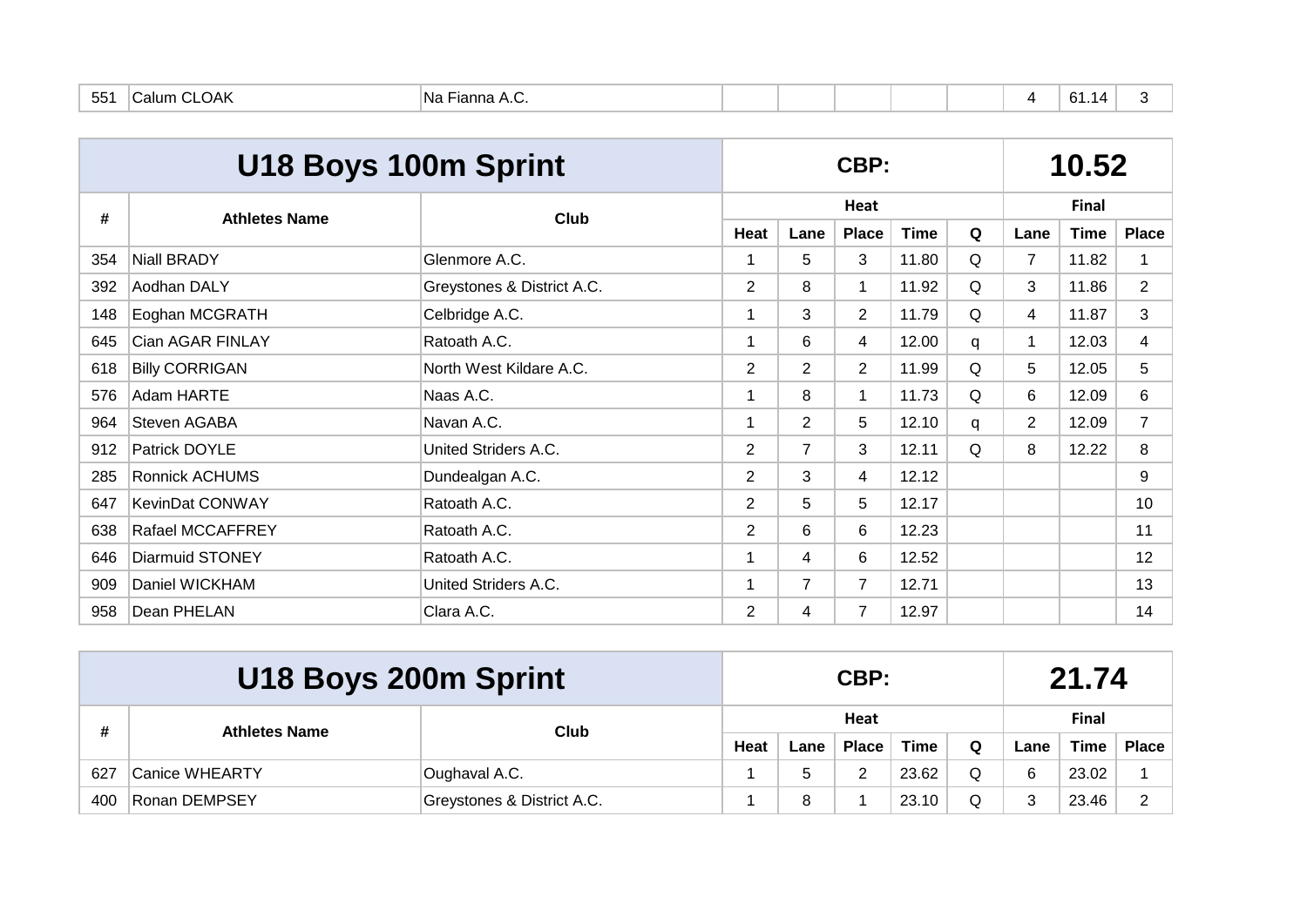| 229 | Conor BRENNAN           | D.M.P. A.C.                |        | 3 | 5 | 24.25 | q |   | 23.92      | 3  |
|-----|-------------------------|----------------------------|--------|---|---|-------|---|---|------------|----|
| 576 | <b>Adam HARTE</b>       | Naas A.C.                  | C<br>∠ | 4 |   | 23.79 | Q | 4 | 23.96      |    |
| 618 | <b>Billy CORRIGAN</b>   | North West Kildare A.C.    |        |   | 3 | 23.87 | Q | 8 | 24.2       | 5  |
| 647 | <b>KevinDat CONWAY</b>  | Ratoath A.C.               | 2      |   | 3 | 24.63 | Q | ⇁ | 24.23      | 6  |
| 392 | Aodhan DALY             | Greystones & District A.C. |        | 6 | 4 | 23.87 | q | 5 | <b>DNS</b> |    |
| 148 | Eoghan MCGRATH          | Celbridge A.C.             | 2      | 6 | 2 | 24.22 | Q | 2 | <b>DNS</b> | 8  |
| 638 | <b>Rafael MCCAFFREY</b> | Ratoath A.C.               |        | 4 | 6 | 24.76 |   |   |            | 9  |
| 551 | Calum CLOAK             | Na Fianna A.C.             | C      | 5 | 4 | 24.80 |   |   |            | 10 |
| 912 | <b>Patrick DOYLE</b>    | United Striders A.C.       | 2      | 3 | 5 | 25.15 |   |   |            | 11 |

|     | U18 Boys 400m Sprint  |                            |      |      | CBP:         |             | 49.45 |                |             |              |  |  |
|-----|-----------------------|----------------------------|------|------|--------------|-------------|-------|----------------|-------------|--------------|--|--|
| #   | <b>Athletes Name</b>  | <b>Club</b>                |      |      | Heat         |             |       | <b>Final</b>   |             |              |  |  |
|     |                       |                            | Heat | Lane | <b>Place</b> | <b>Time</b> | Q     | Lane           | <b>Time</b> | <b>Place</b> |  |  |
| 627 | <b>Canice WHEARTY</b> | Oughaval A.C.              |      |      |              |             |       | 3              | 52.22       |              |  |  |
| 400 | Ronan DEMPSEY         | Greystones & District A.C. |      |      |              |             |       | $\overline{4}$ | 52.62       | 2            |  |  |
| 229 | Conor BRENNAN         | D.M.P. A.C.                |      |      |              |             |       | 8              | 53.65       | 3            |  |  |
| 244 | Tom CUMMINS           | Drogheda & District A.C.   |      |      |              |             |       | 7              | 53.84       | 4            |  |  |
| 927 | Aaron BROWNE          | United Striders A.C.       |      |      |              |             |       | 5              | 54.89       | 5            |  |  |
| 921 | Conor MURPHY          | United Striders A.C.       |      |      |              |             |       | 6              | 56.50       | 6            |  |  |
| 154 | Korbyn FLANAGAN       | Celbridge A.C.             |      |      |              |             |       | 2              | 56.97       | 7            |  |  |

|     |                              | <b>U18 Boys 800m</b>    |      |            |  | CBP: | 1:55.1h     |              |  |
|-----|------------------------------|-------------------------|------|------------|--|------|-------------|--------------|--|
|     | Club<br><b>Athletes Name</b> |                         |      |            |  | Heat |             | <b>Final</b> |  |
|     |                              |                         | Heat | Place Time |  | Q    | <b>Time</b> | <b>Place</b> |  |
| 536 | Eoin QUINN                   | Mullingar Harriers A.C. |      |            |  |      |             | 2:00.72      |  |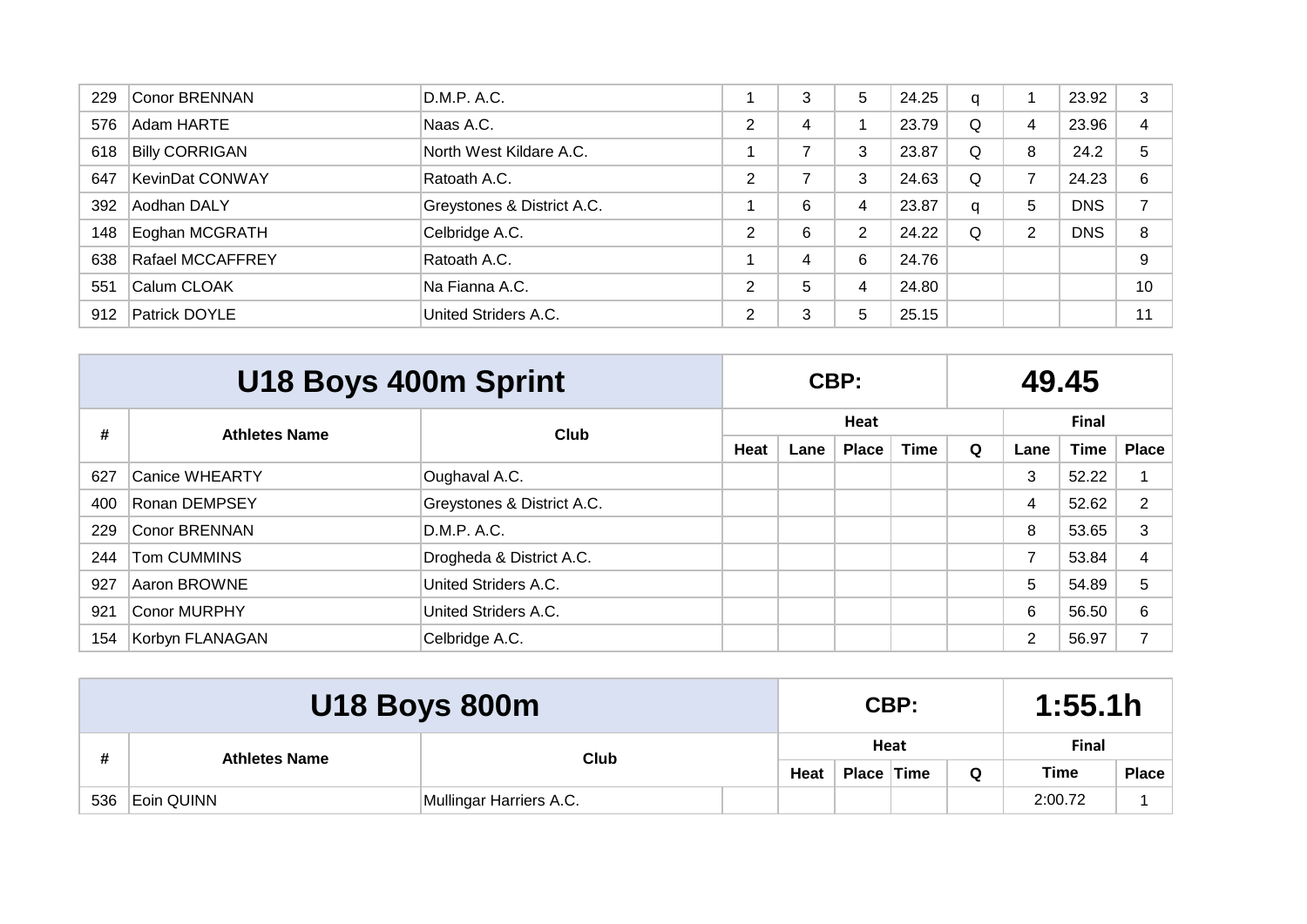| 55  | Joseph O'SHEA         | Ashford A.C                 |  |  | 2:02.76 | ົ |
|-----|-----------------------|-----------------------------|--|--|---------|---|
| 504 | Morgan HAYDON         | Menapians A.C.              |  |  | 2:05.51 | 3 |
| 457 | <b>Cathal KEARNEY</b> | Kilkenny City Harriers A.C. |  |  | 2:06.34 |   |
| 81  | Donnacha HUGHES       | Blackrock (Louth) A.C.      |  |  | 2:06.39 | 5 |
| 246 | Sean TONER            | Drogheda & District A.C.    |  |  | 2:11.45 | 6 |
| 247 | Harry CAFFREY         | Drogheda & District A.C.    |  |  | 2:16.10 |   |
| 540 | Ruairi FAGAN          | Mullingar Harriers A.C.     |  |  | 2:16.94 | 8 |
| 907 | Darragh CARROLL       | Tullamore Harriers A.C.     |  |  | 2:31.26 | 9 |

|     | <b>U18 Boys 1500m</b> |                             |      |            | CBP: |              | 4:01.5h |              |  |
|-----|-----------------------|-----------------------------|------|------------|------|--------------|---------|--------------|--|
| #   | <b>Athletes Name</b>  | Club                        |      |            | Heat | <b>Final</b> |         |              |  |
|     |                       |                             | Heat | Place Time |      | Q            | Time    | <b>Place</b> |  |
| 238 | <b>Tadgh DONNELLY</b> | Drogheda & District A.C.    |      |            |      |              | 4:02.53 |              |  |
| 536 | Eoin QUINN            | Mullingar Harriers A.C.     |      |            |      |              | 4:03.86 | 2            |  |
| 55  | Joseph O'SHEA         | Ashford A.C                 |      |            |      |              | 4:19.46 | 3            |  |
| 315 | Sean O`CONNOR         | Dunshaughlin A.C.           |      |            |      |              | 4:22.09 | 4            |  |
| 892 | Michael MURPHY        | Tullamore Harriers A.C.     |      |            |      |              | 4:34.18 | 5            |  |
| 457 | <b>Cathal KEARNEY</b> | Kilkenny City Harriers A.C. |      |            |      |              | 4:37.38 | 6            |  |

|     |                              | <b>U18 Boys 3000m</b> |      |            |  | CBP: | 8:45.5h |              |   |  |
|-----|------------------------------|-----------------------|------|------------|--|------|---------|--------------|---|--|
|     |                              |                       |      |            |  | Heat |         | <b>Final</b> |   |  |
| #   | Club<br><b>Athletes Name</b> |                       | Heat | Place Time |  | Q    | Time    | <b>Place</b> |   |  |
| 177 | Aaron SMITH                  | Cilles A.C.           |      |            |  |      |         | 9:25.45      |   |  |
| 315 | Sean O'CONNOR                | Dunshaughlin A.C.     |      |            |  |      |         | 9:38.46      | 2 |  |
| 297 | Peter MEEGAN                 | Dunleer A.C.          |      |            |  |      |         | 9:39.20      | 3 |  |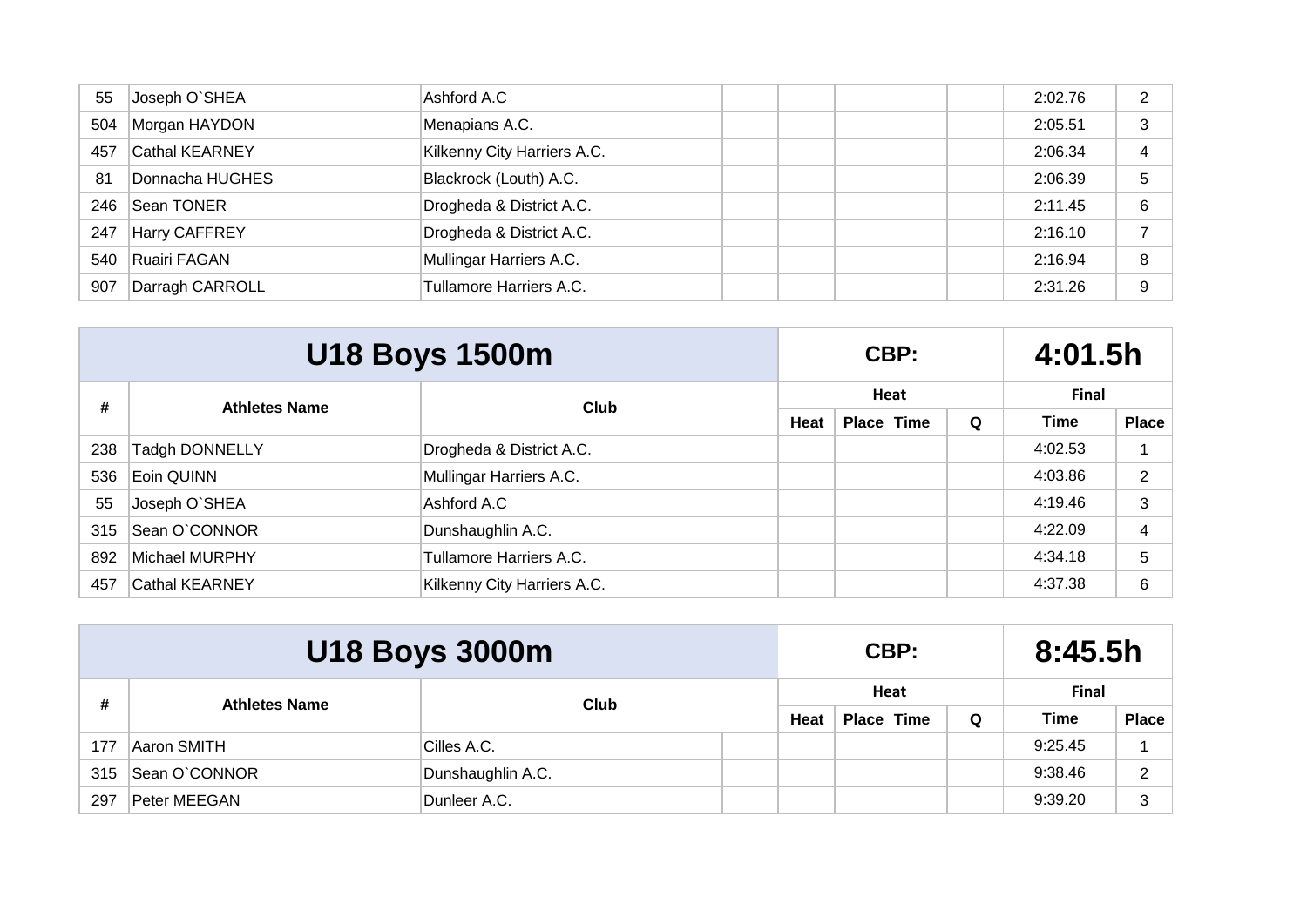| 398 | Joe DOWD       | Greystones & District A.C.  |  |  | 9:42.63  |  |
|-----|----------------|-----------------------------|--|--|----------|--|
| 241 | Liam MULLIGAN  | Drogheda & District A.C.    |  |  | 9:43.81  |  |
| 892 | Michael MURPHY | Tullamore Harriers A.C.     |  |  | 9:47.79  |  |
| 463 | John MULDOWNEY | Kilkenny City Harriers A.C. |  |  | 9:56.58  |  |
| 689 | T. j. BURKE    | ISt. Abbans A.C.            |  |  | 10:13.46 |  |

|     |                                   | U18 Boys 3000m Steeplechase |      |            | CBP: |   | 10:22.02     |               |  |
|-----|-----------------------------------|-----------------------------|------|------------|------|---|--------------|---------------|--|
|     | #<br>Club<br><b>Athletes Name</b> |                             |      |            | Heat |   | <b>Final</b> |               |  |
|     |                                   |                             | Heat | Place Time |      | Q | Time         | <b>Place</b>  |  |
| 398 | Joe DOWD                          | Greystones & District A.C.  |      |            |      |   | 10:48.07     |               |  |
| 504 | Morgan HAYDON                     | Menapians A.C.              |      |            |      |   | 11:08.45     | $\mathcal{P}$ |  |
| 594 | Adam BYRNE                        | Naas A.C.                   |      |            |      |   | 11:51.05     | 3             |  |
| 540 | Ruairi FAGAN                      | Mullingar Harriers A.C.     |      |            |      |   | 12:08.75     | 4             |  |

|     |                                   | U18 Boys 5000m Walk     |      |            |  | CBP: | 23.31.0h    |              |              |  |  |
|-----|-----------------------------------|-------------------------|------|------------|--|------|-------------|--------------|--------------|--|--|
|     | #<br><b>Athletes Name</b><br>Club |                         |      |            |  |      | Heat        |              | <b>Final</b> |  |  |
|     |                                   |                         | Heat | Place Time |  | Q    | <b>Time</b> | <b>Place</b> |              |  |  |
| 546 | Oisin LANE                        | Mullingar Harriers A.C. |      |            |  |      |             | 22:28.82     |              |  |  |
| 937 | James HANLON                      | Taghmon A.C.            |      |            |  |      |             | 25:50.56     | 2            |  |  |
| 923 | <b>Ryan KIELTHY</b>               | United Striders A.C.    |      |            |  |      |             | 29:48.72     | 3            |  |  |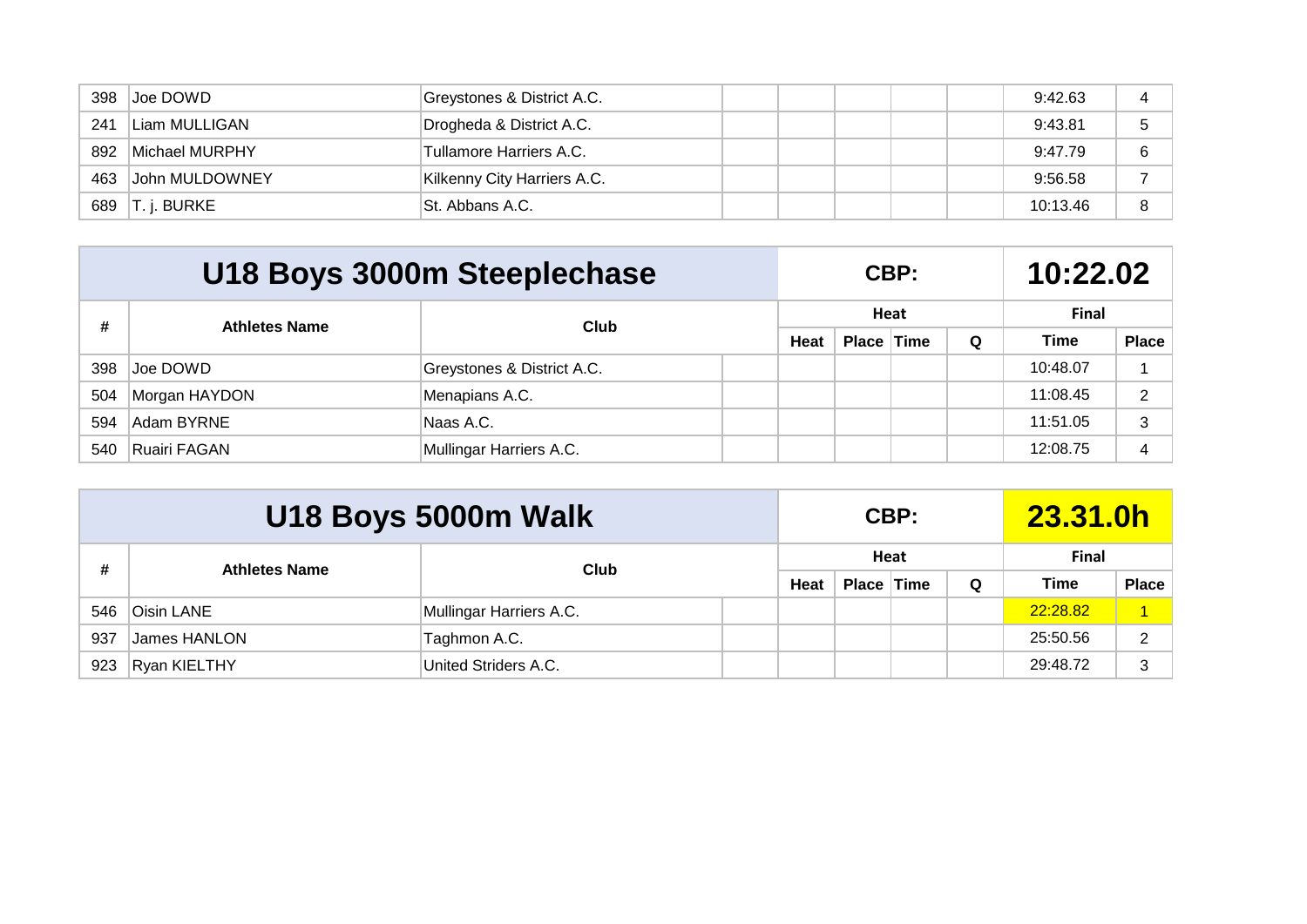|     | U19 Boys 110m Hurdles |                 |             |      | CBP:         |      | 15.1h        |      |       |              |
|-----|-----------------------|-----------------|-------------|------|--------------|------|--------------|------|-------|--------------|
| #   | <b>Athletes Name</b>  | Club            |             |      | Heat         |      | <b>Final</b> |      |       |              |
|     |                       |                 | <b>Heat</b> | ∟ane | <b>Place</b> | Time | $\Omega$     | Lane | Time  | <b>Place</b> |
| 289 | <b>Oliver GORMLEY</b> | Dundealgan A.C. |             |      |              |      |              |      | 20.97 |              |

| U19 Boys 400m Hurdles        |                       |      |      | CBP:         |             | 54.8h        |      |      |              |  |  |
|------------------------------|-----------------------|------|------|--------------|-------------|--------------|------|------|--------------|--|--|
|                              |                       | Heat |      |              |             | <b>Final</b> |      |      |              |  |  |
| Club<br><b>Athletes Name</b> |                       | Heat | Lane | <b>Place</b> | <b>Time</b> | $\Omega$     | Lane | Time | <b>Place</b> |  |  |
|                              | <b>No Competition</b> |      |      |              |             |              |      |      |              |  |  |

|     | U19 Boys 100m Sprint    |                         |      |      | CBP:         |             | 11.0h |                |             |                |  |  |
|-----|-------------------------|-------------------------|------|------|--------------|-------------|-------|----------------|-------------|----------------|--|--|
| #   | <b>Athletes Name</b>    | Club                    |      |      | Heat         |             |       | <b>Final</b>   |             |                |  |  |
|     |                         |                         | Heat | Lane | <b>Place</b> | <b>Time</b> | Q     | Lane           | <b>Time</b> | <b>Place</b>   |  |  |
| 876 | Aaron KEANE             | Tullamore Harriers A.C. |      |      |              |             |       | 5              | 11.18       |                |  |  |
| 161 | John GRANT              | Celbridge A.C.          |      |      |              |             |       | 4              | 11.19       | 2              |  |  |
| 302 | Anthony DILLION         | Dunleer A.C.            |      |      |              |             |       |                | 11.42       | 3              |  |  |
| 162 | Eoin O'SULLIVAN         | Celbridge A.C.          |      |      |              |             |       | 8              | 11.87       | 4              |  |  |
| 289 | <b>Oliver GORMLEY</b>   | Dundealgan A.C.         |      |      |              |             |       | 6              | 12.05       | 5              |  |  |
| 291 | <b>Kevin OLADUNJOYE</b> | Dundealgan A.C.         |      |      |              |             |       | $\overline{2}$ | 12.12       | 6              |  |  |
| 288 | <b>Richard CAMPBELL</b> | Dundealgan A.C.         |      |      |              |             |       | 7              | 12.25       | $\overline{ }$ |  |  |
| 518 | Odhran MULVIHILL        | Mullingar Harriers A.C. |      |      |              |             |       | 3              | 13.70       | 8              |  |  |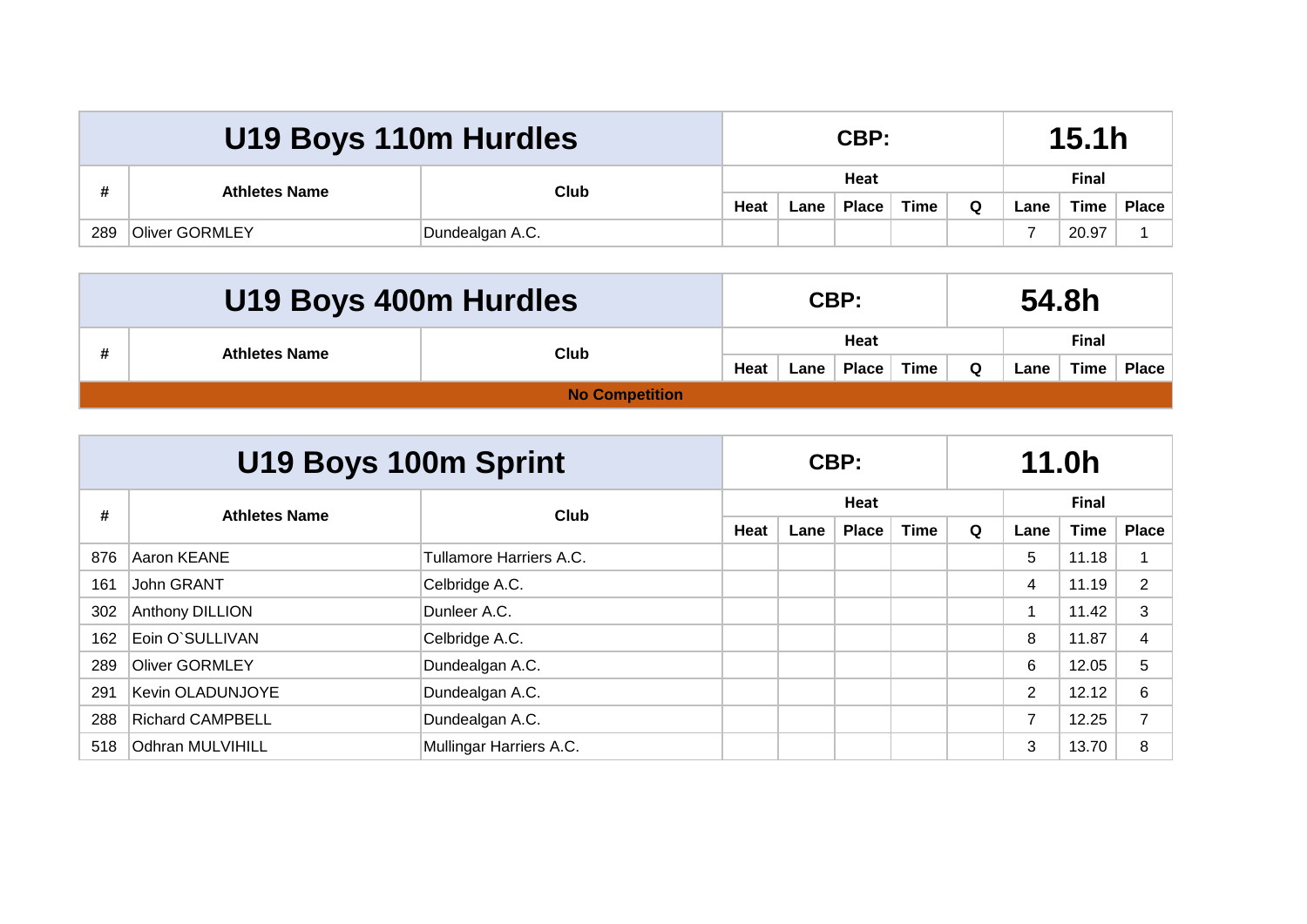|     | U19 Boys 200m Sprint |                |      |      | CBP:         | 22.07       |   |      |              |              |  |
|-----|----------------------|----------------|------|------|--------------|-------------|---|------|--------------|--------------|--|
| #   | <b>Athletes Name</b> | <b>Club</b>    | Heat |      |              |             |   |      | <b>Final</b> |              |  |
|     |                      |                | Heat | Lane | <b>Place</b> | <b>Time</b> | Q | Lane | <b>Time</b>  | <b>Place</b> |  |
| 161 | John GRANT           | Celbridge A.C. |      |      |              |             |   | 6    | 22.84        |              |  |
| 162 | Eoin O'SULLIVAN      | Celbridge A.C. |      |      |              |             |   | 5    | 23.60        |              |  |
| 587 | Fintan HOWARD        | Naas A.C.      |      |      |              |             |   | 4    | 41.86        |              |  |

|     | U19 Boys 400m Sprint         |                         |      |              |             | 50.3h |      |             |              |   |
|-----|------------------------------|-------------------------|------|--------------|-------------|-------|------|-------------|--------------|---|
|     |                              |                         | Heat |              |             |       |      |             | <b>Final</b> |   |
| #   | <b>Athletes Name</b><br>Club | Heat                    | Lane | <b>Place</b> | <b>Time</b> | Q     | Lane | <b>Time</b> | Place        |   |
| 174 | shane KENNEDY                | Celbridge A.C.          |      |              |             |       |      |             | 52.97        |   |
| 303 | <b>Finn REILLY</b>           | Dunleer A.C.            |      |              |             |       |      | 6           | 53.81        |   |
| 545 | Brian MARTIN                 | Mullingar Harriers A.C. |      |              |             |       |      | 5           | 59.19        | 2 |

|     |                      | <b>U19 Boys 800m</b>     |                         |      | CBP:        |              | 1:53.3h      |                |  |
|-----|----------------------|--------------------------|-------------------------|------|-------------|--------------|--------------|----------------|--|
| #   | <b>Athletes Name</b> | Club                     |                         | Heat |             |              | <b>Final</b> |                |  |
|     |                      |                          | Place Time<br>Q<br>Heat |      | <b>Time</b> | <b>Place</b> |              |                |  |
| 894 | James DUNNE          | Tullamore Harriers A.C.  |                         |      |             |              | 2:02.84      |                |  |
| 294 | Conor MATTHEWS       | Dunleer A.C.             |                         |      |             |              | 2:05.14      | 2              |  |
| 687 | Naoise KETTLE        | St. Abbans A.C.          |                         |      |             |              | 2:05.45      | 3              |  |
| 545 | <b>Brian MARTIN</b>  | Mullingar Harriers A.C.  |                         |      |             |              | 2:09.10      | $\overline{4}$ |  |
| 248 | Cormac CANNING       | Drogheda & District A.C. |                         |      |             |              | 2:11.16      | 5              |  |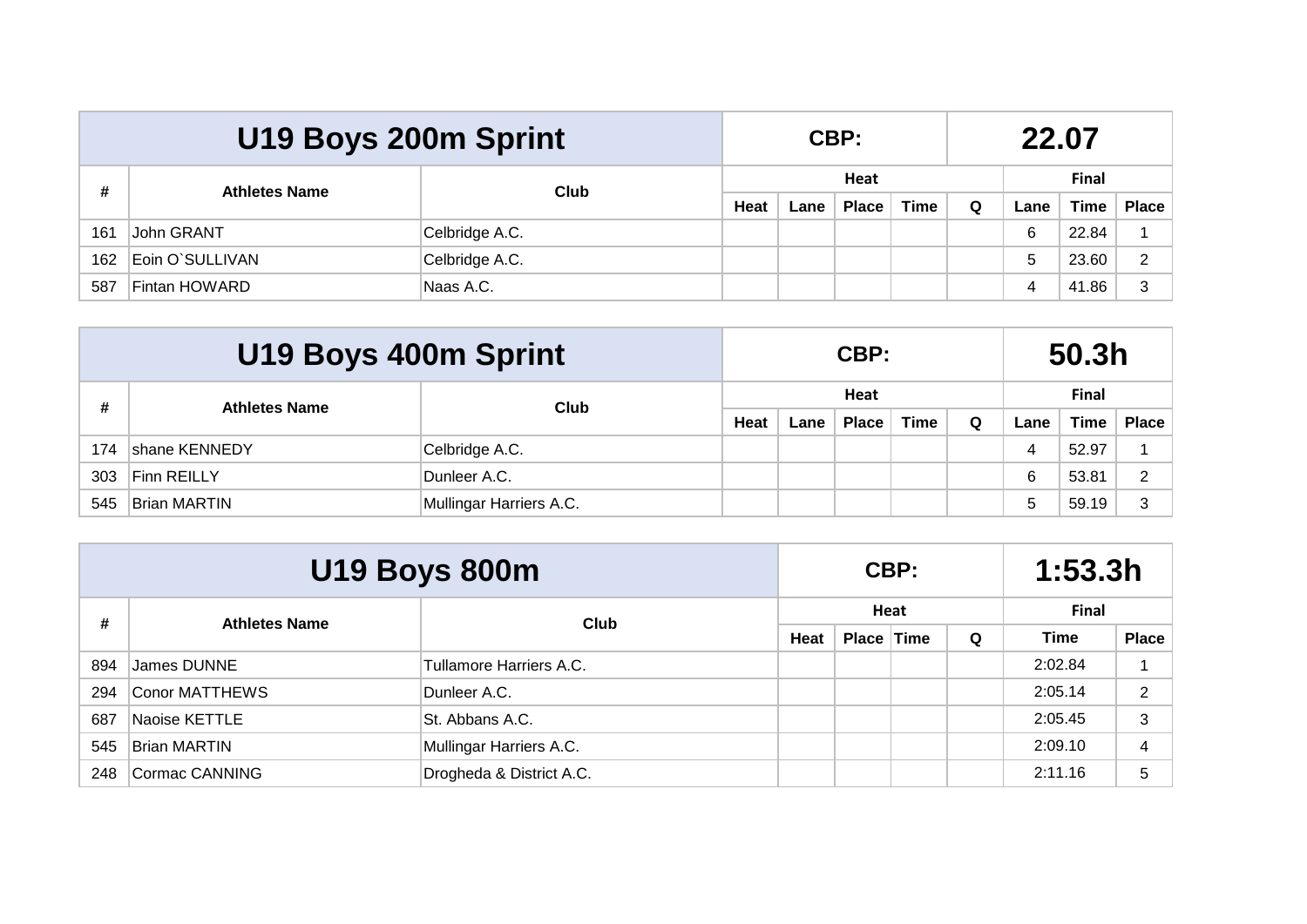|     |                      | <b>U19 Boys 1500m</b>   |      |            | CBP: |   | 3:35.8h      |              |  |
|-----|----------------------|-------------------------|------|------------|------|---|--------------|--------------|--|
| #   | <b>Athletes Name</b> | Club                    | Heat |            |      |   | <b>Final</b> |              |  |
|     |                      |                         |      | Place Time |      | Q | <b>Time</b>  | <b>Place</b> |  |
| 894 | James DUNNE          | Tullamore Harriers A.C. |      |            |      |   | 3:58.49      |              |  |
| 687 | Naoise KETTLE        | St. Abbans A.C.         |      |            |      |   | 4:22.20      | 2            |  |
| 895 | Cian MARTIN          | Tullamore Harriers A.C. |      |            |      |   | 4:52.44      | 3            |  |

|     | <b>U19 Boys 3000m</b>  |                          |                         |  | CBP:        | 8:51.0h      |                |  |
|-----|------------------------|--------------------------|-------------------------|--|-------------|--------------|----------------|--|
| #   | <b>Athletes Name</b>   | Club                     |                         |  | Heat        | <b>Final</b> |                |  |
|     |                        |                          | Q<br>Heat<br>Place Time |  | <b>Time</b> | <b>Place</b> |                |  |
| 239 | Tadhg EVERITT THOMPSON | Drogheda & District A.C. |                         |  |             | 9:32.52      |                |  |
| 296 | Danny O'BRIEN          | Dunleer A.C.             |                         |  |             | 9:38.44      | $\overline{2}$ |  |
| 592 | Daniel MC ENTEGART     | Naas A.C.                |                         |  |             | 9:50.44      | 3              |  |
| 897 | <b>Philip KING</b>     | Tullamore Harriers A.C.  |                         |  |             | 9:57.03      | 4              |  |
| 295 | Fran WHELAN            | Dunleer A.C.             |                         |  |             | 10:07.59     | 5              |  |
| 895 | Cian MARTIN            | Tullamore Harriers A.C.  |                         |  |             | 10:32.81     | 6              |  |
| 473 | <b>Rory CASSIDY</b>    | Kilmore A.C.             |                         |  |             | 11:22.89     | $\overline{ }$ |  |

|     |                      | U19 Boys 3000m Steplechase  |      |                   | CBP: |   | 10:16.45     |              |  |
|-----|----------------------|-----------------------------|------|-------------------|------|---|--------------|--------------|--|
| #   |                      | Club                        | Heat |                   |      |   | <b>Final</b> |              |  |
|     | <b>Athletes Name</b> |                             |      | <b>Place Time</b> |      | Q | Time         | <b>Place</b> |  |
| 897 | Philip KING          | Tullamore Harriers A.C.     |      |                   |      |   | 10:39.35     |              |  |
| 458 | Kevin BURNS          | Kilkenny City Harriers A.C. |      |                   |      |   | 10:44.63     | C            |  |
| 180 | Ciaran SMITH         | Cilles A.C.                 |      |                   |      |   | 11:20.90     | 3            |  |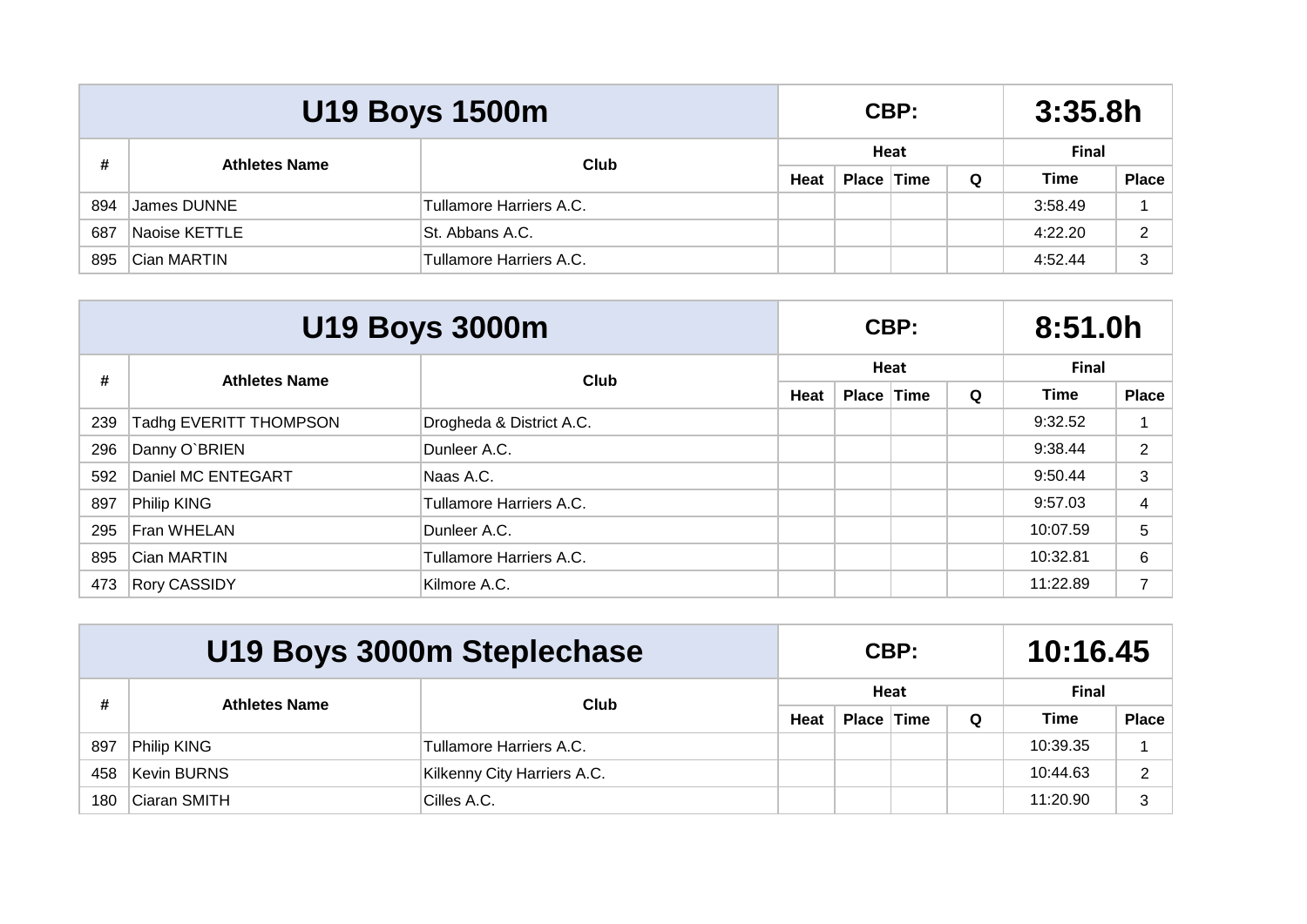|                      | U19 Boys 5000m Walk   |      | CBP:       | 22.48.3h     |      |       |
|----------------------|-----------------------|------|------------|--------------|------|-------|
| <b>Athletes Name</b> | Club                  |      | Heat       | <b>Final</b> |      |       |
|                      |                       | Heat | Place Time | Q            | Time | Place |
|                      | <b>No Competition</b> |      |            |              |      |       |

| <b>U17 Girls Inter County Relay</b> |  |  |  |  |  |      |       |              |  |  |  |
|-------------------------------------|--|--|--|--|--|------|-------|--------------|--|--|--|
| Club                                |  |  |  |  |  | Lane | Time  | <b>Place</b> |  |  |  |
| Kildare                             |  |  |  |  |  | 3    | 53.49 |              |  |  |  |
| Louth                               |  |  |  |  |  | 4    | 54.08 | っ            |  |  |  |
| Wexford                             |  |  |  |  |  |      | 54.4  | 3            |  |  |  |
| Kilkenny                            |  |  |  |  |  | 6    | 55.56 | 4            |  |  |  |

| U17 Boys Inter County Relay |  |  |  |  |  |      |             |              |  |  |
|-----------------------------|--|--|--|--|--|------|-------------|--------------|--|--|
| Club                        |  |  |  |  |  | Lane | <b>Time</b> | <b>Place</b> |  |  |
| Kilidare                    |  |  |  |  |  | 8    | 47.47       |              |  |  |